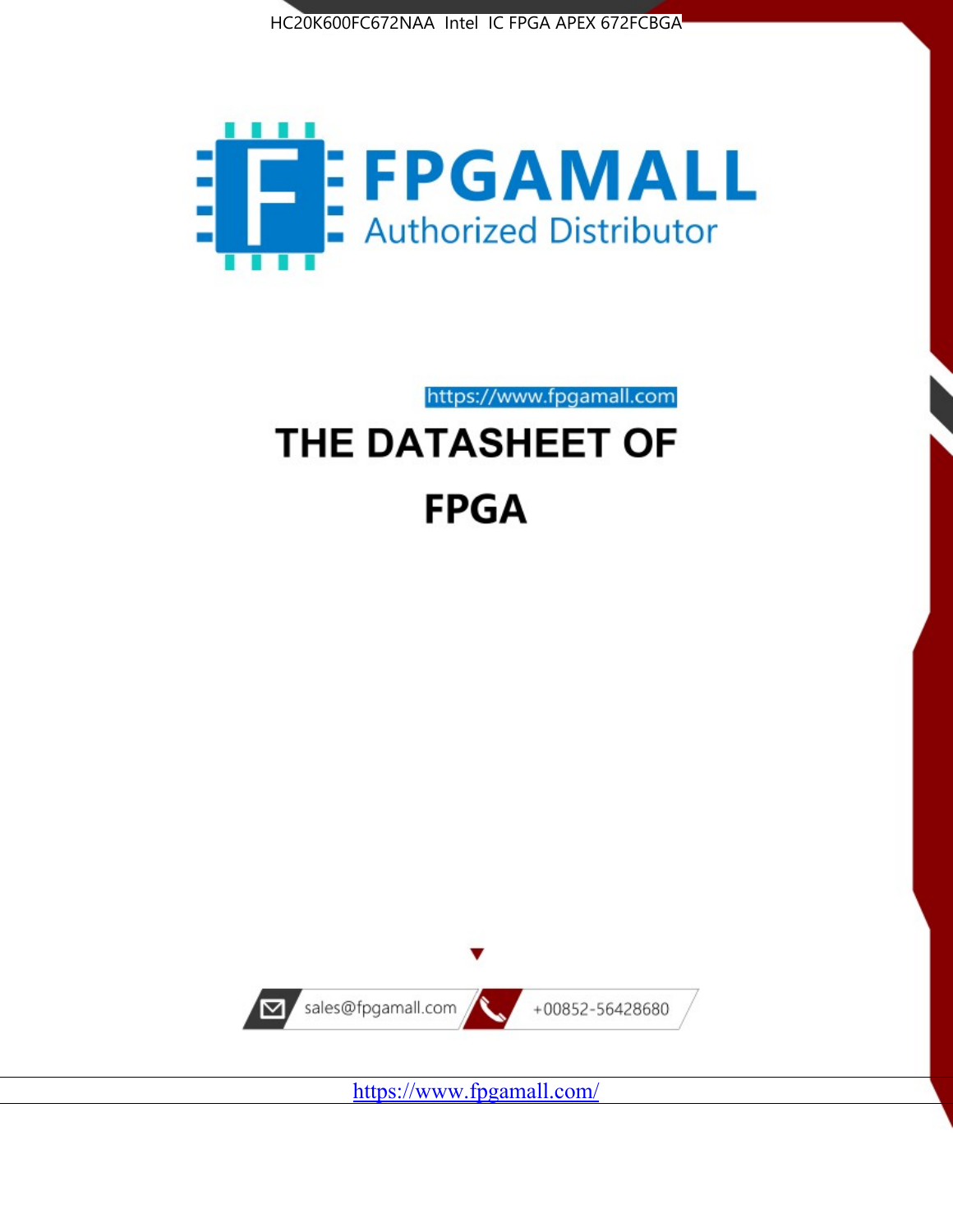

### **Section II. HardCopy APEX Device Family Data Sheet**

This section provides designers with the data sheet specifications for HardCopy<sup>®</sup> APEX<sup>™</sup> devices. These chapters contain feature definitions of the internal architecture, configuration and JTAG boundary-scan testing information, DC operating conditions, AC timing parameters, a reference to power consumption, and ordering information for HardCopy APEX devices.

This section contains the following:

- Chapter 7, Introduction to HardCopy APEX Devices
- Chapter 8, Description, Architecture, and Features
- Chapter 9, Boundary-Scan Support
- Chapter 10, Operating Conditions

**Revision History** Refer to each chapter for its own specific revision history. For information on when each chapter was updated, refer to the Chapter Revision Dates section, which appears in the complete handbook.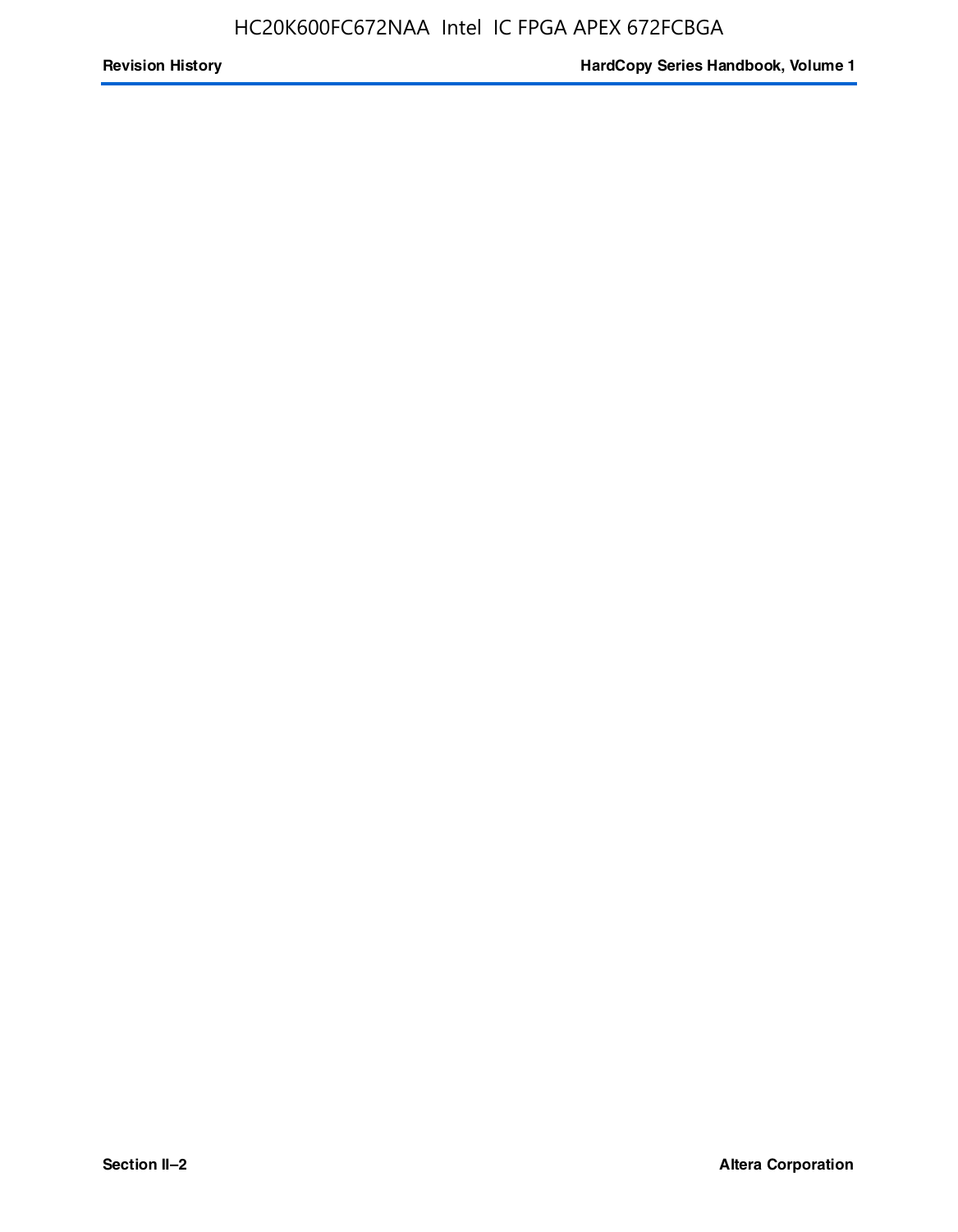

## **7. Introduction to HardCopy APEX Devices**

#### **H51006-2.3**

| <b>Introduction</b> | HardCopy® APEX <sup>™</sup> devices enable high-density APEX 20KE device<br>technology to be used in high-volume applications where significant cost<br>reduction is desired. HardCopy APEX devices are physically and<br>functionally compatible with APEX 20KC and APEX 20KE devices. They<br>combine the time-to-market advantage, performance, and flexibility of<br>APEX 20KE devices with the ability to move to high-volume, low-cost<br>devices for production. The migration process from an APEX 20KE<br>device to a HardCopy APEX device is fully automated, with designer<br>involvement limited to providing a few Quartus® II software-generated<br>output files.                                                                                                                                          |
|---------------------|--------------------------------------------------------------------------------------------------------------------------------------------------------------------------------------------------------------------------------------------------------------------------------------------------------------------------------------------------------------------------------------------------------------------------------------------------------------------------------------------------------------------------------------------------------------------------------------------------------------------------------------------------------------------------------------------------------------------------------------------------------------------------------------------------------------------------|
| Features            | HardCopy APEX devices are manufactured using an 0.18-um CMOS<br>six-layer-metal process technology:<br>Preserves functionality of a configured APEX 20KC or APEX 20KE<br>device<br>Pin-compatible with APEX 20KC or APEX 20KE devices<br>Meets or exceeds timing of configured APEX 20KE and APEX 20KC<br>devices<br>Optional emulation of original programmable logic device (PLD)<br>programming sequence<br>High-performance, low-power device<br>MultiCore architecture integrating embedded memory and look-up<br>m.<br>table (LUT) logic used for register-intensive functions<br>Embedded system blocks (ESBs) used to implement memory<br>functions, including first-in first-out (FIFO) buffers, dual-port RAM,<br>and content-addressable memory (CAM)<br>Customization performed through metallization layers |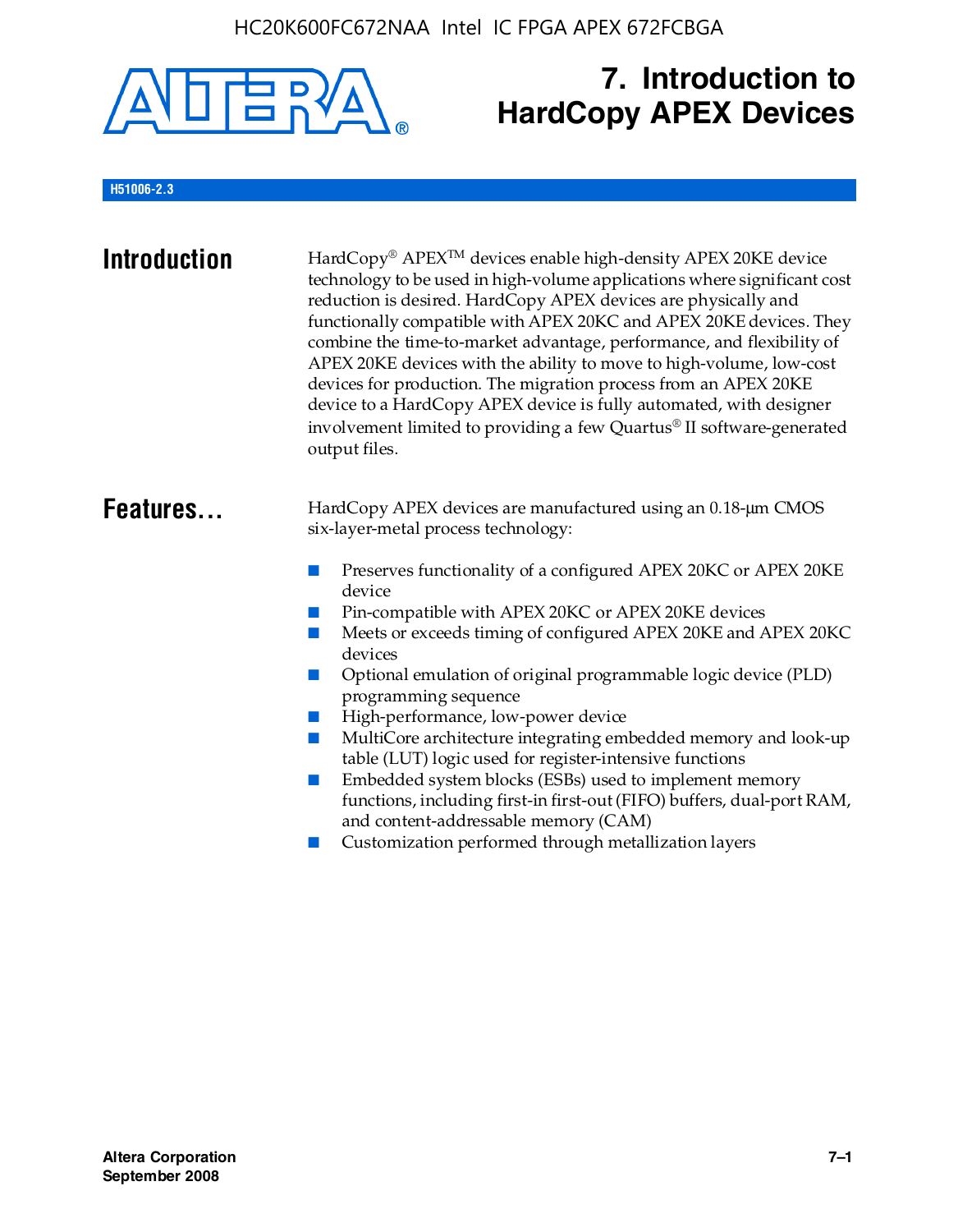High-density architecture:

- 400,000 to 1.5 million typical gates (Table 7–1)
- Up to 51,840 logic elements (LEs)
- Up to 442,368 RAM bits that can be used without reducing available logic

| Table 7-1. HardCopy APEX Device Features<br>Note $(1)$                   |           |           |           |                  |
|--------------------------------------------------------------------------|-----------|-----------|-----------|------------------|
| <b>HC20K600</b><br><b>HC20K1000</b><br><b>HC20K400</b><br><b>Feature</b> |           |           |           | <b>HC20K1500</b> |
| Maximum system gates                                                     | 1,052,000 | 1,537,000 | 1,772,000 | 2,392,000        |
| <b>Typical gates</b>                                                     | 400.000   | 600,000   | 1.000.000 | 1,500,000        |
| <b>LEs</b>                                                               | 16.640    | 24.320    | 38.400    | 51,840           |
| <b>ESBs</b>                                                              | 104       | 152       | 160       | 216              |
| Maximum RAM bits                                                         | 212.992   | 311,296   | 327.680   | 442,368          |
| Phase-locked loops (PLLs)                                                | 4         | 4         | 4         | 4                |
| Maximum macrocells                                                       | 1.664     | 2,432     | 2,560     | 3,456            |
| Maximum user I/O pins                                                    | 488       | 588       | 708       | 808              |

#### *Note to Table 7–1:*

(1) The embedded IEEE Std. 1149.1 Joint Test Action Group (JTAG) boundary-scan circuitry contributes up to 57,000 additional gates.

### **...and More Features**

#### Low-power operation:

- 1.8-V supply voltage (Table  $7-2$ )
- MultiVolt I/O support for 1.8-, 2.5-, and 3.3-V interfaces
- ESBs offering power-saving mode

Flexible clock management circuitry with up to four phase-locked loops (PLLs):

- Built-in low-skew clock tree
- Up to eight global clock signals
- ClockLock feature reducing clock delay and skew
- ClockBoost feature providing clock multiplication and division
- ClockShift feature providing clock phase and delay shifting

Powerful I/O features:

■ Compliant with peripheral component interconnect Special Interest Group (PCI SIG) *PCI Local Bus Specification, Revision 2.2* for 3.3-V operation at 33 or 66 MHz and 32 or 64 bits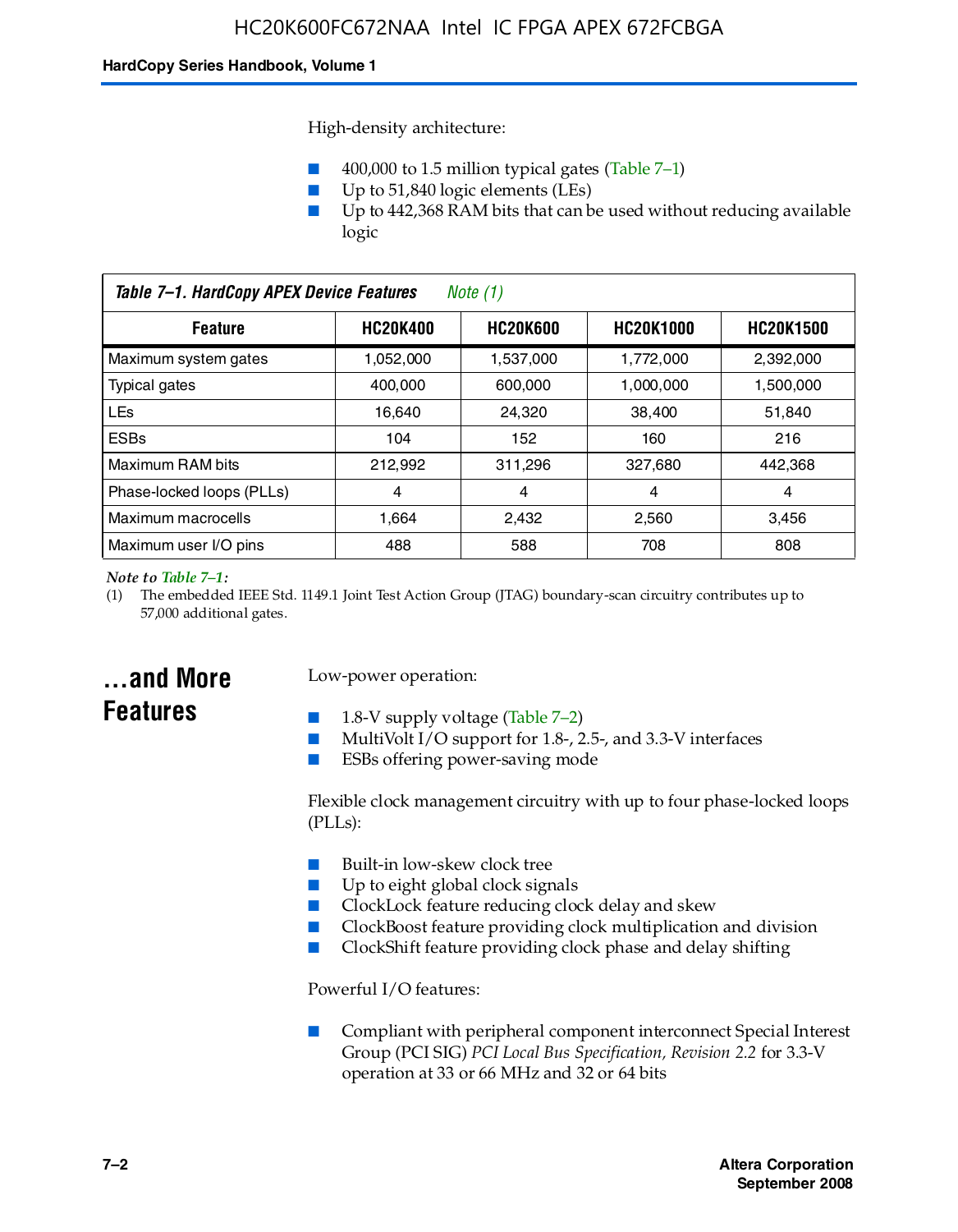- Support for high-speed external memories, including double-data rate (DDR), synchronous dynamic RAM (SDRAM), and zero-bus-turnaround (ZBT) static RAM (SRAM)
- 16 input and 16 output LVDS channels
- Fast  $t_{CO}$  and  $t_{SU}$  times for complex logic
- MultiVolt I/O support for 1.8-V, 2.5-V, and 3.3-V interfaces
- Individual tri-state output enable control for each pin
- Output slew-rate control to reduce switching noise
- Support for advanced I/O standards, including LVDS, LVPECL, PCI-X, AGP, CTT, SSTL-3 and SSTL-2, GTL+, and HSTL Class I
- Supports hot-socketing operation

| Table 7-2. HardCopy APEX Device Supply Voltages             |                                  |
|-------------------------------------------------------------|----------------------------------|
| <b>Voltage</b><br><b>Feature</b>                            |                                  |
| Internal supply voltage (V <sub>CCINT</sub> )               | 1.8 V                            |
| MultiVolt I/O interface voltage levels (V <sub>CCIO</sub> ) | 1.8 V, 2.5 V, 3.3 V, 5.0 V $(1)$ |

#### *Note to Table 7–2:*

(1) HardCopy APEX devices can be 5.0-V tolerant by using an external resistor.

HardCopy APEX device implementation features:

- Customized interconnect for each design
- HardCopy APEX devices preserve APEX 20K device MegaLAB structure, LEs, ESBs, I/O element (IOE), PLLs, and LVDS circuitry
- Up to four metal layers customizable for customer designs
- Completely automated proprietary design migration flow
	- Testability analysis and fix
	- Automatic test pattern generation (ATPG)
	- Automatic place and route
	- Static timing analysis
	- Static functional verification
	- Physical verification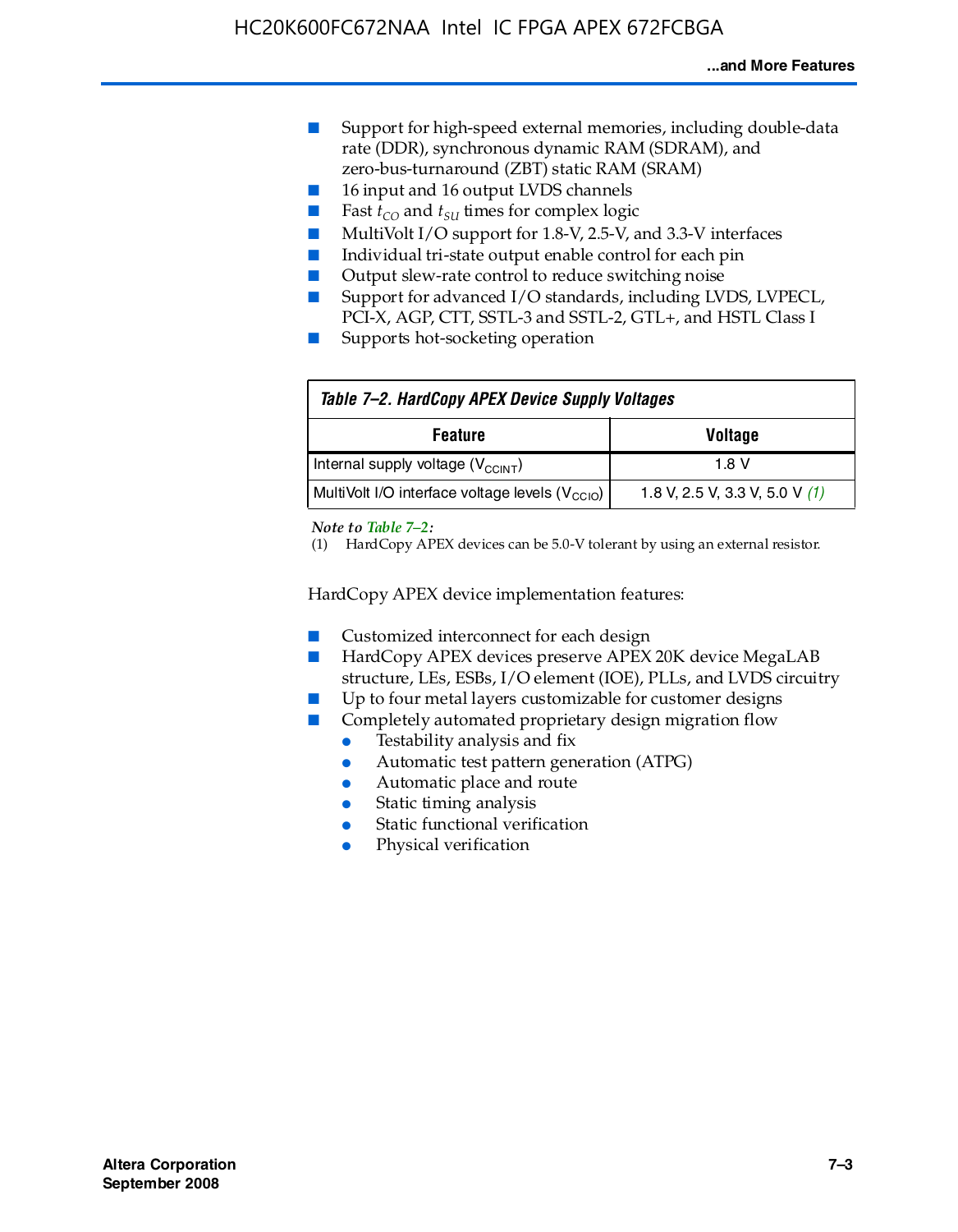Tables 7–3 through 7–6 show the HardCopy APEX device ball-grid array (BGA) and FineLine BGA package options, I/O counts, and sizes.

| Table 7–3. HardCopy APEX Device BGA Package Options and I/O Count<br>Note $(1)$ |             |  |
|---------------------------------------------------------------------------------|-------------|--|
| <b>Device</b>                                                                   | 652-Pin BGA |  |
| HC20K400                                                                        | 488         |  |
| HC20K600                                                                        | 488         |  |
| HC20K1000                                                                       | 488         |  |
| HC20K1500                                                                       | 488         |  |

*Table 7–4. HardCopy APEX Device FineLine BGA Package Options and I/O Count Note (1)*

| <b>Device</b>   | 672-Pin | 1,020-Pin |
|-----------------|---------|-----------|
| HC20K400        | 488     |           |
| <b>HC20K600</b> | 508     | 588       |
| HC20K1000       | 508     | 708       |
| HC20K1500       |         | 808       |

*Note to Tables 7–3 and 7–4:*

(1) I/O counts include dedicated input and clock pins.

| Table 7–5. HardCopy APEX Device BGA Package Sizes |                    |  |
|---------------------------------------------------|--------------------|--|
| 652-Pin BGA<br><b>Feature</b>                     |                    |  |
| Pitch (mm)                                        | 1.27               |  |
| Area (mm <sup>2</sup> )                           | 2.025              |  |
| Length $\times$ width (mm $\times$ mm)            | $45.0 \times 45.0$ |  |

| Table 7–6. HardCopy APEX Device FineLine BGA Package Sizes |                |                |  |
|------------------------------------------------------------|----------------|----------------|--|
| 672-Pin<br>1,020-Pin<br><b>Feature</b>                     |                |                |  |
| Pitch (mm)                                                 | 1.00           | 1.00           |  |
| Area ( $mm2$ )                                             | 729            | 1,089          |  |
| Length $\times$ width (mm $\times$ mm)                     | $27 \times 27$ | $33 \times 33$ |  |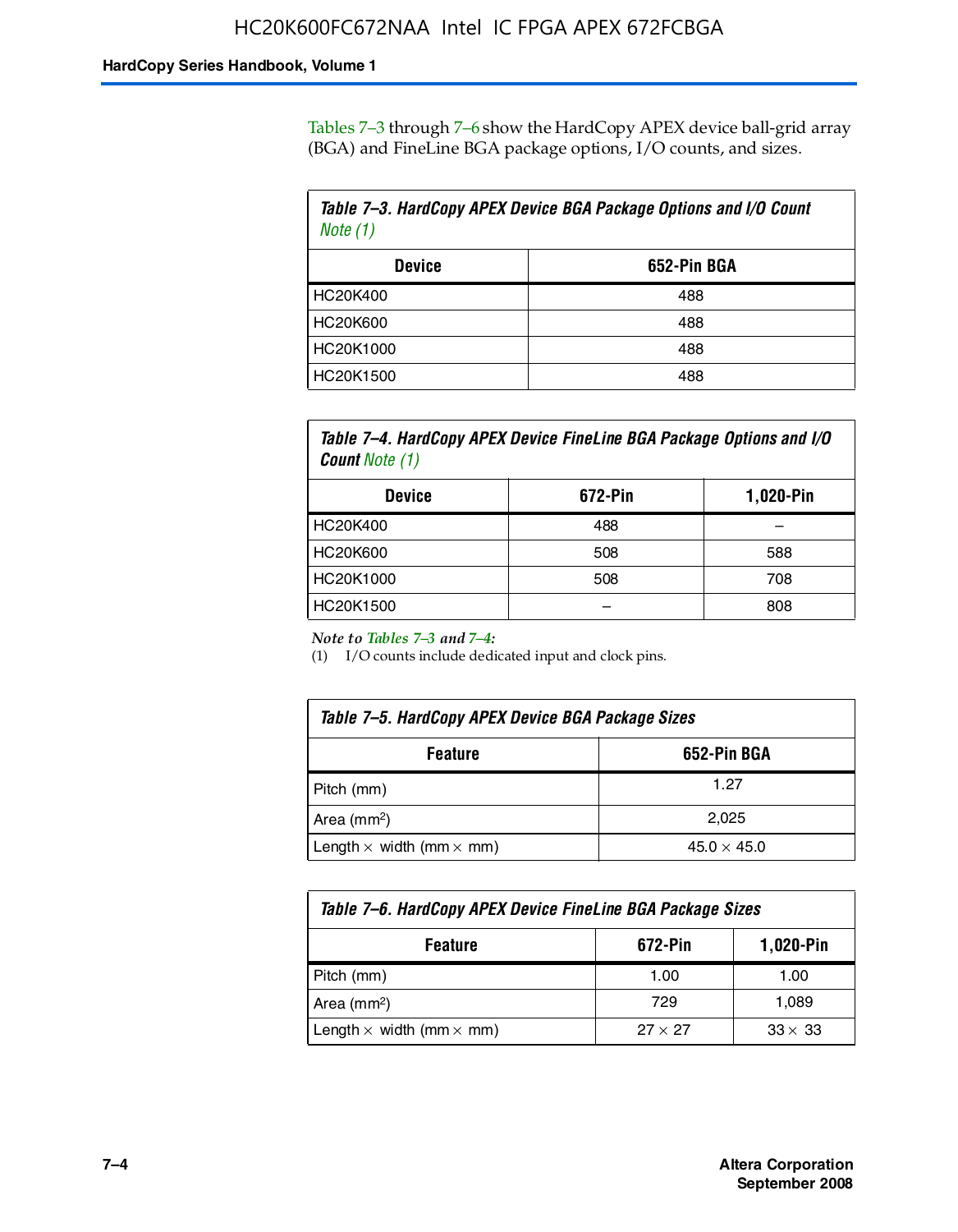### **Document Revision History**

Table 7–7 shows the revision history for this chapter.

| Table 7–7. Document Revision History |                                                                                                         |                           |
|--------------------------------------|---------------------------------------------------------------------------------------------------------|---------------------------|
| <b>Date and Document</b><br>Version  | <b>Changes Made</b>                                                                                     | <b>Summary of Changes</b> |
| September 2008,<br>V <sub>2.3</sub>  | Updated chapter number and metadata.                                                                    |                           |
| June 2007, v2.2                      | Minor text edits.                                                                                       |                           |
| December 2006<br>v2.1                | Updated revision history.                                                                               |                           |
| <b>March 2006</b>                    | Formerly chapter 9; no content change.                                                                  |                           |
| January 2005<br>v2.0                 | Update device names and other minor textual changes                                                     |                           |
| June 2003<br>v1.0                    | Initial release of Chapter 9, Introduction to HardCopy APEX<br>Devices, in the HardCopy Device Handbook |                           |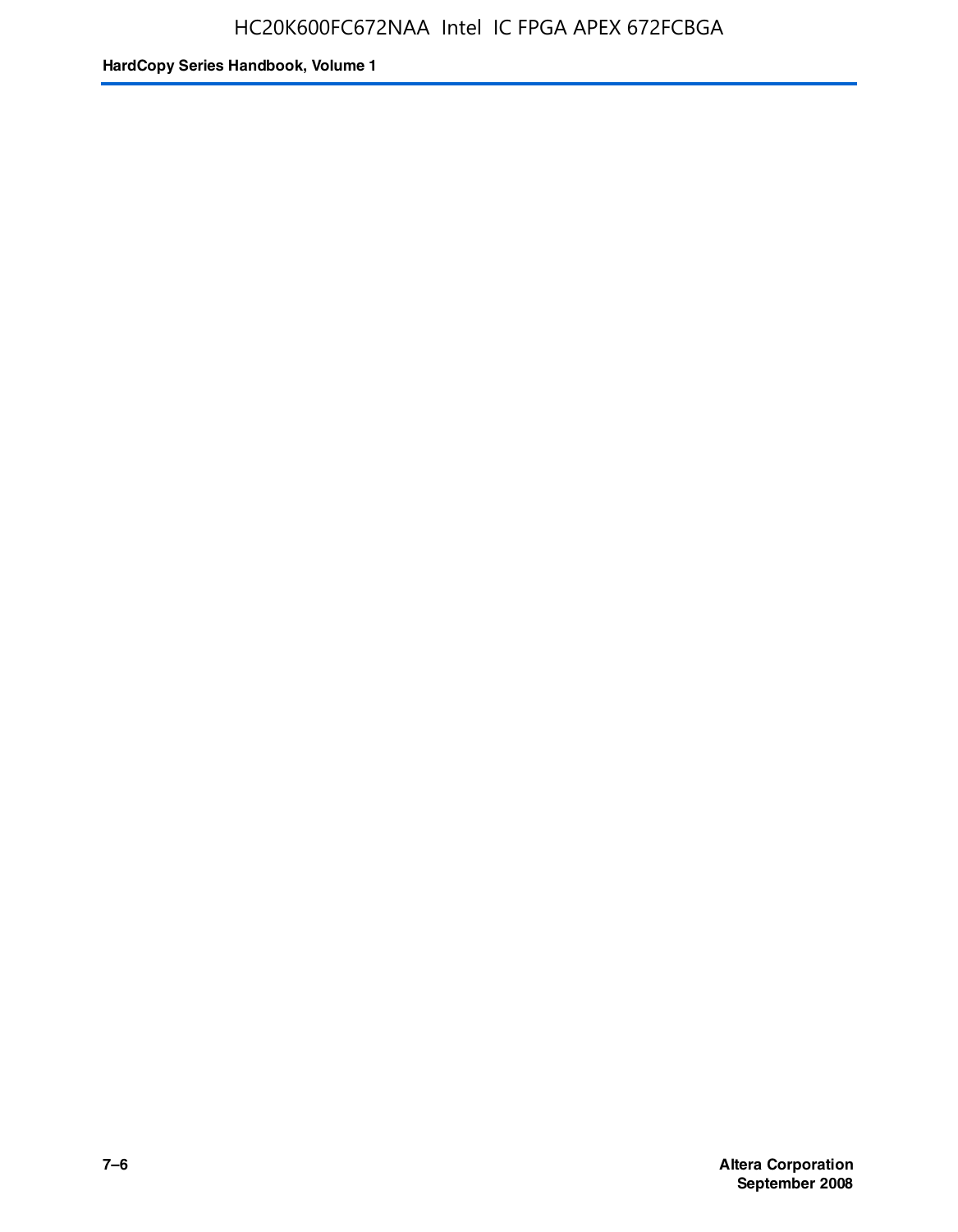#### HC20K600FC672NAA Intel IC FPGA APEX 672FCBGA



### **8. Description, Architecture, and Features**

#### **H51007-2.3**

**Introduction** HardCopy® APEX<sup>™</sup> devices extend the flexibility of high-density FPGAs to a cost-effective, high-volume production solution. The migration process from an Altera® FPGA to a HardCopy APEX device offers seamless migration of a high-density system-on-a-programmable-chip (SOPC) design to a low-cost alternative device with minimal risk. Using HardCopy APEX devices, Altera's SOPC solutions can be leveraged from prototype to production, while reducing costs and speeding time-to-market.

> A significant benefit of HardCopy devices is that customers do not need to be involved in the device migration process. Unlike application-specific integrated circuit (ASIC) development, the HardCopy design flow does not require generation of test benches, test vectors, or timing and functional simulation. The HardCopy migration process only requires the Quartus® II software-generated output files from a fully functional APEX 20KE or APEX 20KC device. Altera performs the migration and delivers functional prototypes in as few as seven weeks.

A risk-free alternative to ASICs, HardCopy APEX devices are customizable, full-featured devices created by Altera's proprietary design migration methodology. They are based on Altera's industry-leading high-density device architecture and use an area-efficient sea-of-logic-elements (SOLE) core.

HardCopy APEX devices retain all the same features as the APEX 20KE and APEX 20KC devices, which combine the strength of LUT-based and product-term-based devices in conjunction with the same embedded memory structures. All routing resources that were programmable in the APEX 20K device family are replaced by custom interconnect, resulting in a considerable die size reduction and subsequent cost saving.

The SRAM configuration cells of the original FPGA are replaced in HardCopy APEX devices by metal elements, which define the function of each logic element (LE), embedded memory, and I/O cell in the device. These resources are connected to each other using the same metallization layers. Once a HardCopy APEX device has been manufactured, the functionality of the device is fixed and no programming is possible. Altera performs the migration of the original FPGA design to an equivalent HardCopy APEX device using a proprietary design migration flow.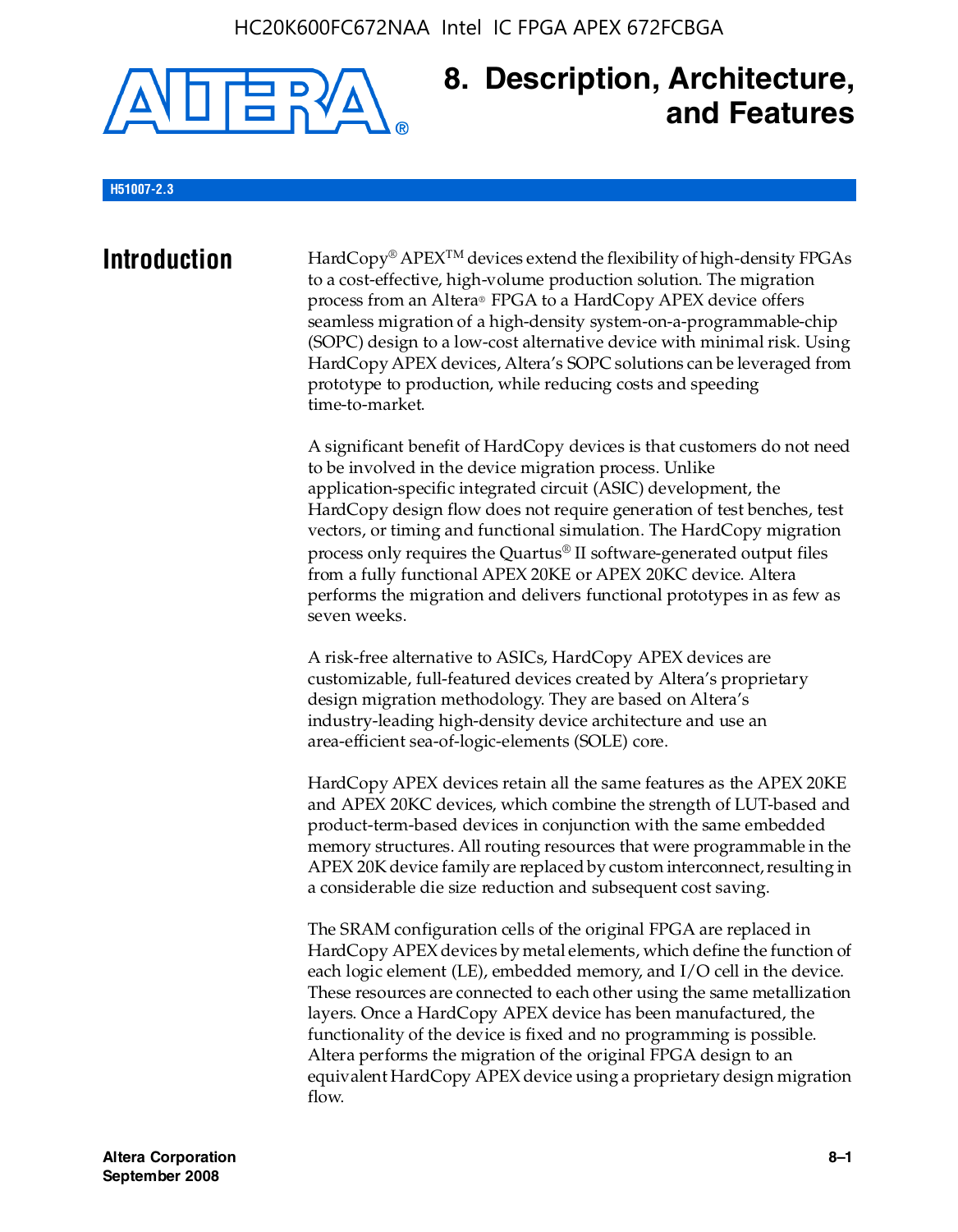The migration of a FPGA to a HardCopy APEX device begins with a user design that has been implemented in an APEX 20KE or APEX 20KC device. Table 8–1 shows the device equivalence for HardCopy and APEX 20KE or APEX 20KC devices.

| Table 8-1. HardCopy and APEX 20KE or APEX 20C Device Equivalence |                         |                         |  |
|------------------------------------------------------------------|-------------------------|-------------------------|--|
| <b>HardCopy APEX Device</b>                                      | <b>APEX 20KE Device</b> | <b>APEX 20KC Device</b> |  |
| HC20K1500                                                        | EP20K1500E              | EP20K1500C              |  |
| HC20K1000                                                        | EP20K1000E              | EP20K1000C              |  |
| <b>HC20K600</b>                                                  | EP20K600E               | EP20K600C               |  |
| HC20K400                                                         | EP20K400E               | EP20K400C               |  |

 $\mathbb{I}$  To ensure HardCopy device performance and functionality, the APEX 20K design must be completely debugged before committing the design to HardCopy device migration.

HardCopy APEX device implementation begins with extracting the Quartus II software-generated SRAM Object File (**.sof**) and converting its connectivity information into a structural Verilog HDL netlist. This netlist is then placed and routed in a similar fashion to a gate array. There are no dedicated routing channels. The router can exploit all available metal layers (up to four) and route over LE cells and other functional blocks. Altera's proprietary architecture and design methodology will guarantee virtually 100% routing of any APEX 20KE or APEX 20KC design compiled and fitted successfully using the Quartus II software. Place and route is timing-driven and will comply with the timing constraints of the original FPGA design as specified in the Quartus II software. Figure 8–1 shows a diagram of the HardCopy APEX device architecture.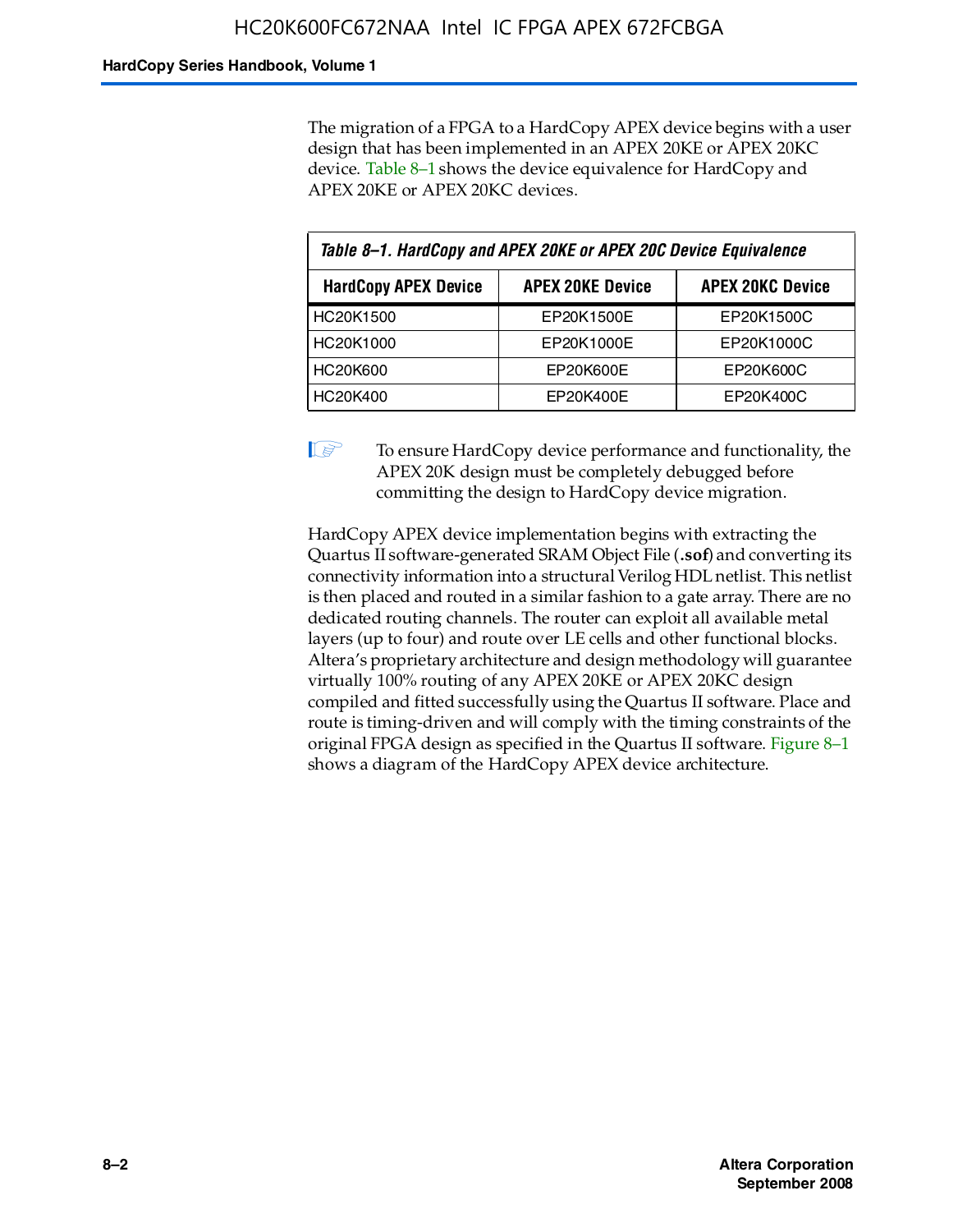



The strip of auxiliary gates (SOAG) is an Altera proprietary feature designed into the HardCopy APEX device and is used during the HardCopy device implementation process. The SOAG structures can be configured into several different types of functions through the use of metallization. For example, high fanout signals require adequate buffering, so buffers are built out of SOAG cells for this purpose.

HardCopy APEX devices include the same advanced features as the APEX 20KE and APEX 20KC devices, such as enhanced I/O standard support, content-addressable memory (CAM), additional global clocks, and enhanced ClockLock circuitry. Table 8–2 lists the features included in HardCopy APEX devices.

| Table 8–2. HardCopy APEX Device Features (Part 1 of 2) |                                                                                                                                     |  |  |
|--------------------------------------------------------|-------------------------------------------------------------------------------------------------------------------------------------|--|--|
| <b>HardCopy Devices</b><br><b>Feature</b>              |                                                                                                                                     |  |  |
| MultiCore system integration                           | Full support                                                                                                                        |  |  |
| Hot-socketing support                                  | Full support                                                                                                                        |  |  |
| 32-/64-bit, 33-MHz PCI                                 | Full compliance                                                                                                                     |  |  |
| 32-/64-bit, 66-MHz PCI                                 | Full compliance                                                                                                                     |  |  |
| MultiVolt I/O operation                                | 1.8-V, 2.5-V, or 3.3-V $V_{\text{CCIO}}$<br>V <sub>CCIO</sub> selected bank by bank<br>5.0-V tolerant with use of external resistor |  |  |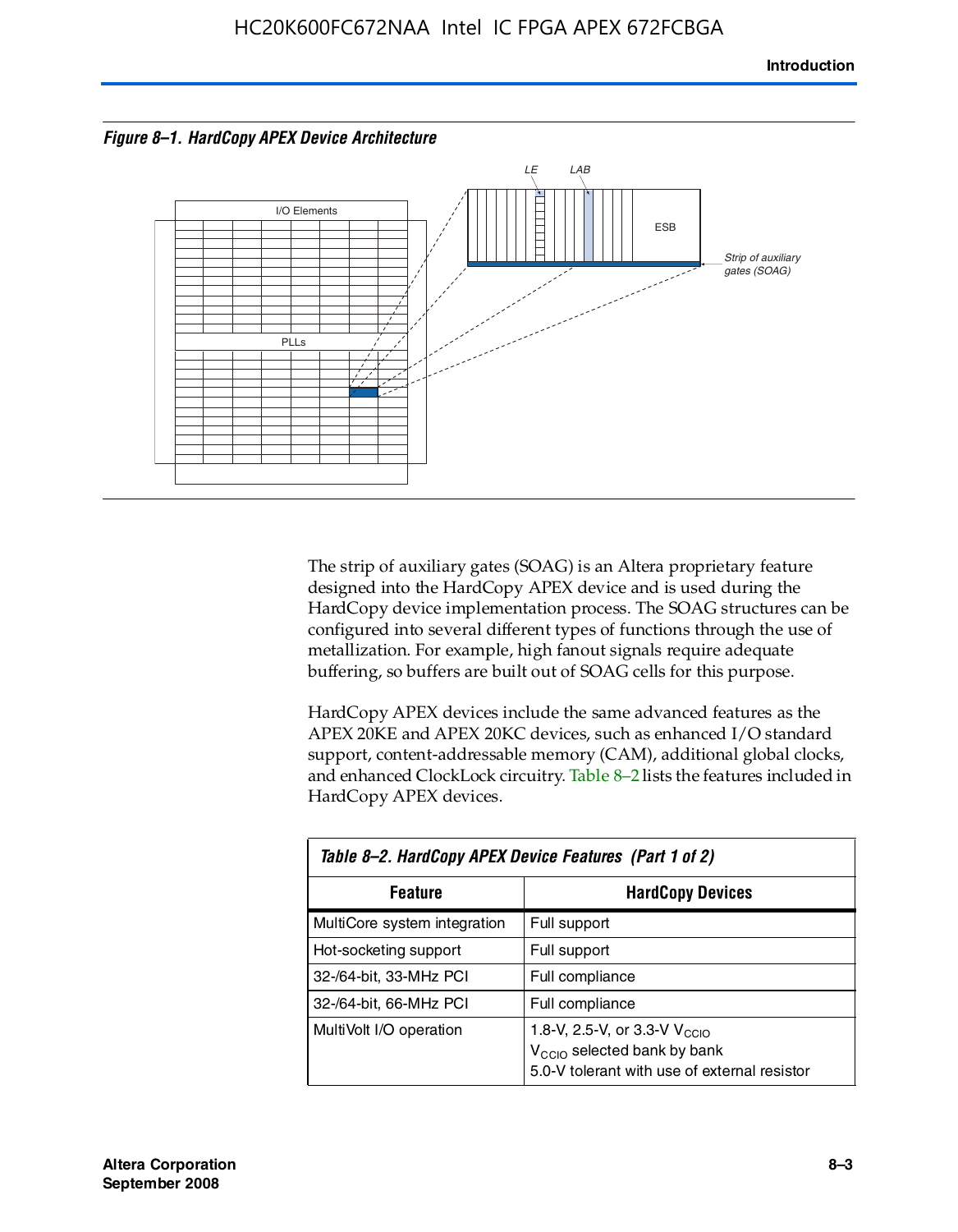| Table 8–2. HardCopy APEX Device Features (Part 2 of 2) |                                                                                                                                                                                                                                                                                |  |
|--------------------------------------------------------|--------------------------------------------------------------------------------------------------------------------------------------------------------------------------------------------------------------------------------------------------------------------------------|--|
| <b>Feature</b><br><b>HardCopy Devices</b>              |                                                                                                                                                                                                                                                                                |  |
| ClockLock support                                      | Clock delay reduction<br>$m/(n \times v)$ clock multiplication<br>Drive ClockLock output off-chip<br>External clock feedback<br>ClockShift circuitry<br>LVDS support<br>Up to four PLLs<br>ClockShift, clock phase adjustment                                                  |  |
| Dedicated clock and input pins                         | Eight                                                                                                                                                                                                                                                                          |  |
| I/O standard support                                   | 1.8-V, 2.5-V, 3.3-V, 5.0-V I/O<br>3.3-V PCI and PCI-X<br>3.3-V AGP<br><b>CTT</b><br>$GTI +$<br><b>LVCMOS</b><br><b>IVTTI</b><br>True-LVDS and LVPECL data pins<br>LVDS and LVPECL clock pins<br><b>HSTL class I</b><br>PCI-X<br>SSTL-2 class I and II<br>SSTL-3 class I and II |  |
| Memory support                                         | CAM<br>Dual-port RAM<br><b>FIFO</b><br><b>RAM</b><br><b>ROM</b>                                                                                                                                                                                                                |  |

All HardCopy APEX devices are tested using automatic test pattern generation (ATPG) vectors prior to shipment. For fully synchronous designs near 100%, fault coverage can be achieved through the built-in full-scan architecture. ATPG vectors allow the designer to focus on simulation and design verification.

Because the configuration of HardCopy APEX devices is built-in during manufacture, they cannot be configured in-system. However, if the APEX 20KE or APEC 20KC device configuration sequence must be emulated, the HardCopy APEX device has this capability.

**f all of the device features of APEX 20KE and APEX 20KC devices are** available in HardCopy APEX devices. For a detailed description of these device features, refer to the *APEX 20K Programmable Logic Device Family Data Sheet* and the *APEX 20KC Programmable Logic Device Family Data Sheet*.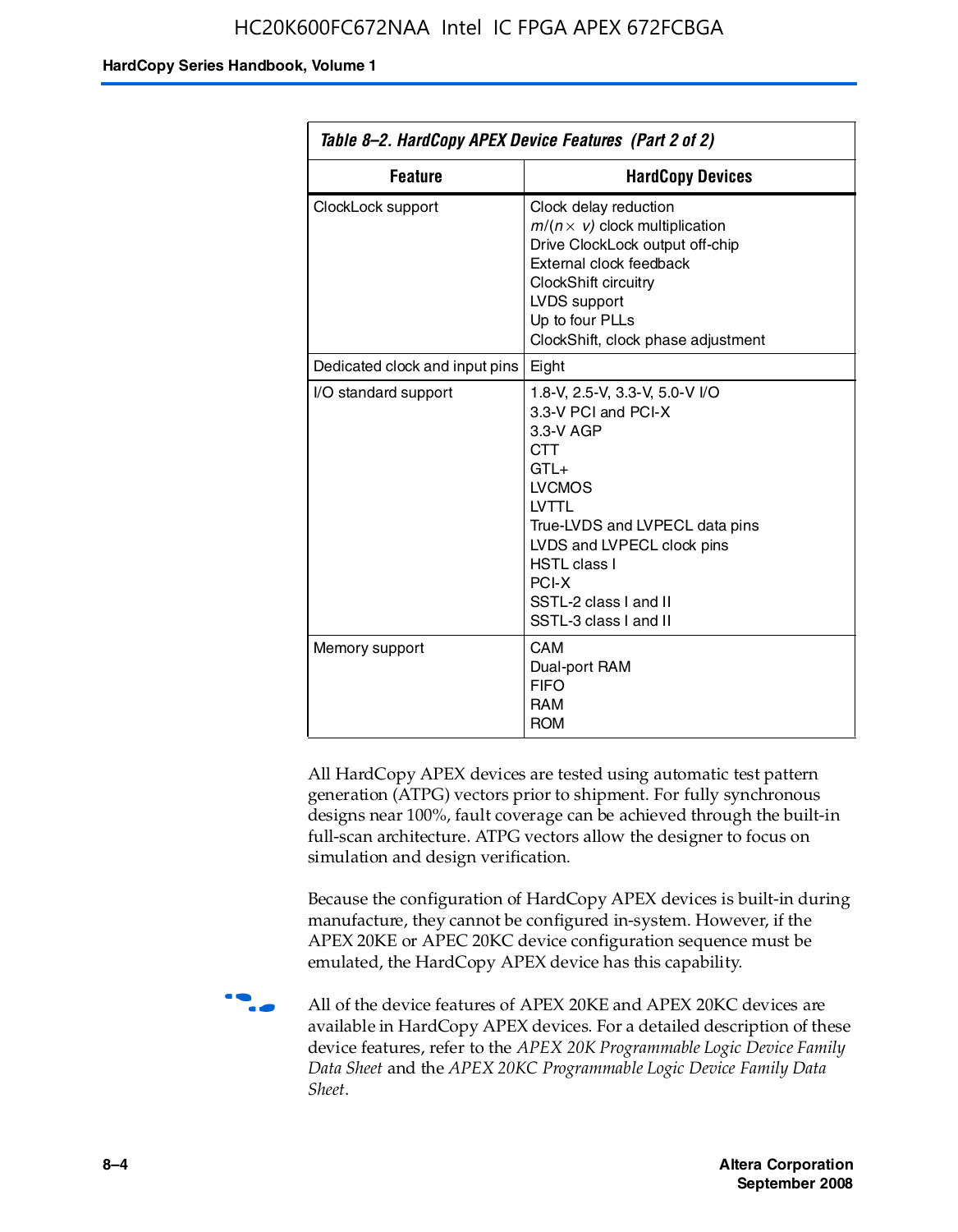#### **Differences Between HardCopy APEX and APEX 20K FPGAs**

| <b>Differences</b>   |
|----------------------|
| <b>Between</b>       |
| <b>HardCopy APEX</b> |
| and APEX 20K         |
| <b>FPGAS</b>         |

Several differences must be considered before a design is ready for implementation in HardCopy technology:

HardCopy APEX devices are only customizable at the time they are manufactured. Make sure that the original APEX 20KE or APEX 20KC device has undergone thorough testing in the end-system before deciding to proceed with migration to a HardCopy APEX device, because no changes can be made to the HardCopy APEX device after it has been manufactured.

ESBs that are configured as RAM or CAM will power-up un-initialized in the HardCopy APEX device. In the FPGA it is possible to configure, or "pre-load," the ESB memory as part of the configuration sequence, then overwrite it when the device is in normal functional mode. This pre-loaded memory feature of the FPGA is not available in HardCopy devices. If a design contains RAM or CAM with assumed data values at power-up, then the HardCopy APEX device will not operate as expected. If a design uses this feature, it should be re-compiled without the memory pre-load. ESBs configured as ROM are fully supported.

- The JTAG boundary scan order in the HardCopy APEX device is different compared to the APEX 20K device. A HardCopy BSDL file that describes the re-ordered boundary scan chain should be used.
	- **1 The BSDL files for HardCopy APEX devices are different** from the corresponding APEX 20KE or APEX 20KC devices. Download the correct HardCopy BSDL file from Altera's website at **[www.altera.com](http://www.altera.com)**.

The advanced 0.18-μm aluminum metal process is used to support both APEX 20KE and APEX 20KC devices. The performance improvement achieved by the die size reduction and metal interconnect optimization more than offsets the need for copper in this case. Altera guarantees that a target HardCopy APEX device will provide the same or better performance as in the corresponding APEX 20KE or APEX 20KC device.

**Power-up Mode and Configuration Emulation**

Unlike their FPGA counterparts, HardCopy APEX devices do not need to be configured. However, to facilitate seamless migration, configuration can be emulated in these devices. There are three modes in which a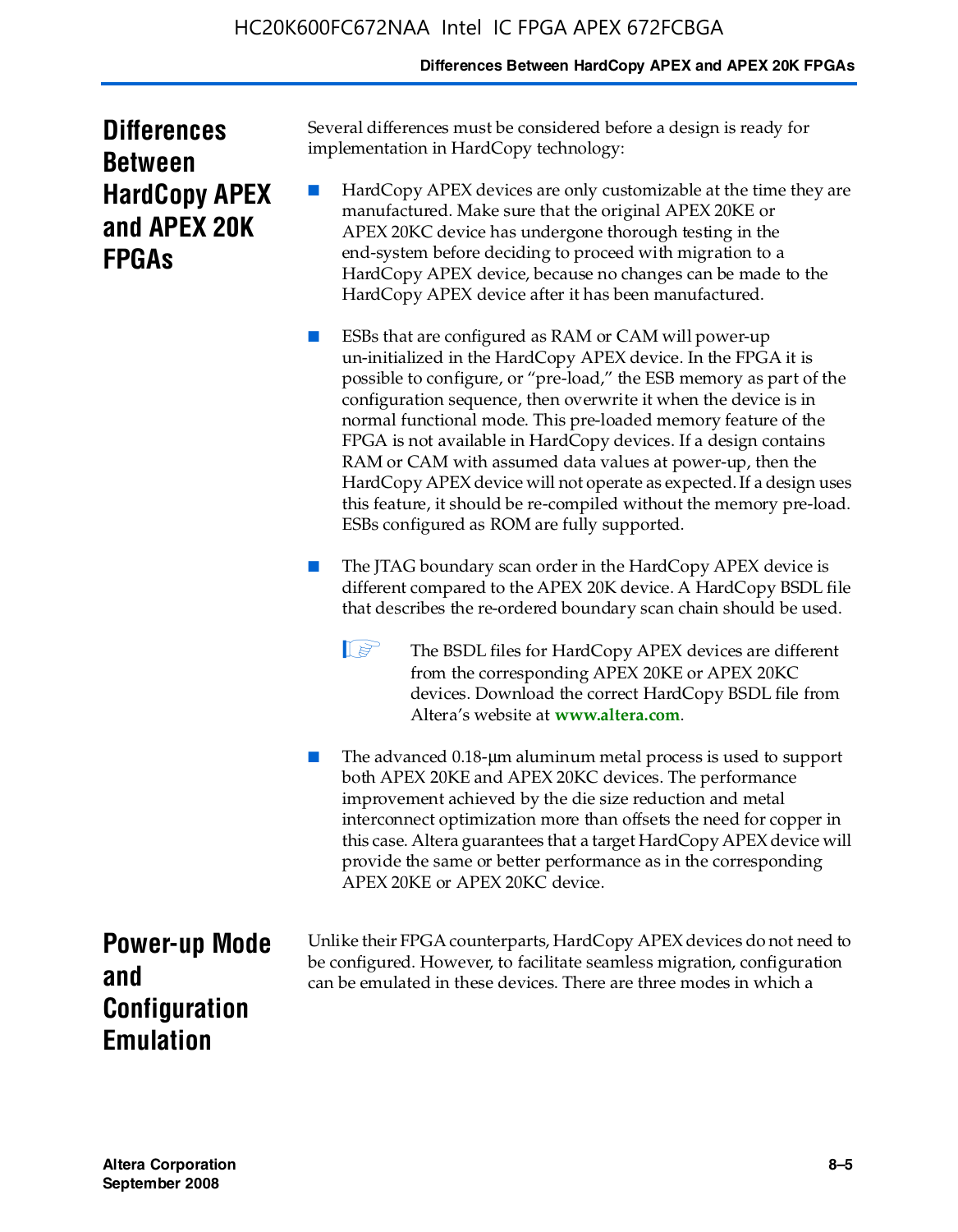HardCopy APEX device can be prepared for operation after power up: instant on, instant on after 50 ms, and configuration emulation. Each mode is described below.

■ In instant on mode, the HardCopy APEX device is available for use shortly after the device receives power. The on-chip power-on-reset (POR) circuit will set or reset all registers. The CONF\_DONE output will be tri-stated once the power-on reset has elapsed. No configuration device or configuration input signals are necessary.

■ In instant on after 50 ms mode, the HardCopy APEX device performs in a similar fashion to the Instant On mode, except that there is an additional delay of 50 ms (nominal), during which time the device is held in reset stage. The CONF DONE output is pulled low during this time and then tri-stated after the 50 ms have elapsed. No configuration devices or configuration input signals are necessary for this option.

In configuration emulation mode, the HardCopy APEX device undergoes an emulation of a full configuration sequence as if configured by an external processor or an EPC device. In this mode, the CONF\_DONE signal is tri-stated after the correct number of clock cycles. This mode may be useful where there is some dependency on the configuration sequence (for example, multi-device configuration or processor initialization). In this mode, the device expects to see all configuration control and data input signals.

#### **Speed Grades** Because HardCopy APEX devices are customized, no speed grading is performed. All HardCopy APEX devices will meet the timing requirements of the original FPGA of the fastest speed grade. Generally, HardCopy APEX devices will have a higher  $f_{MAX}$  than the corresponding FPGA, but the speed increase will vary on a design-by-design basis.

### **Quartus II-Generated Output Files**

The HardCopy migration process requires several Quartus II software-generated files. These key output files are listed and explained below.

- The SRAM Object File (**.sof**) contains all of the necessary information needed to configure a FPGA
- The Compiler Report File (.csf.rpt) is parsed to extract useful information about the design
- The Verilog atom-based netlist file (**.vo**) is used to check the HardCopy netlist
- The pin out information file (**.pin**) contains user signal names and I/O configuration information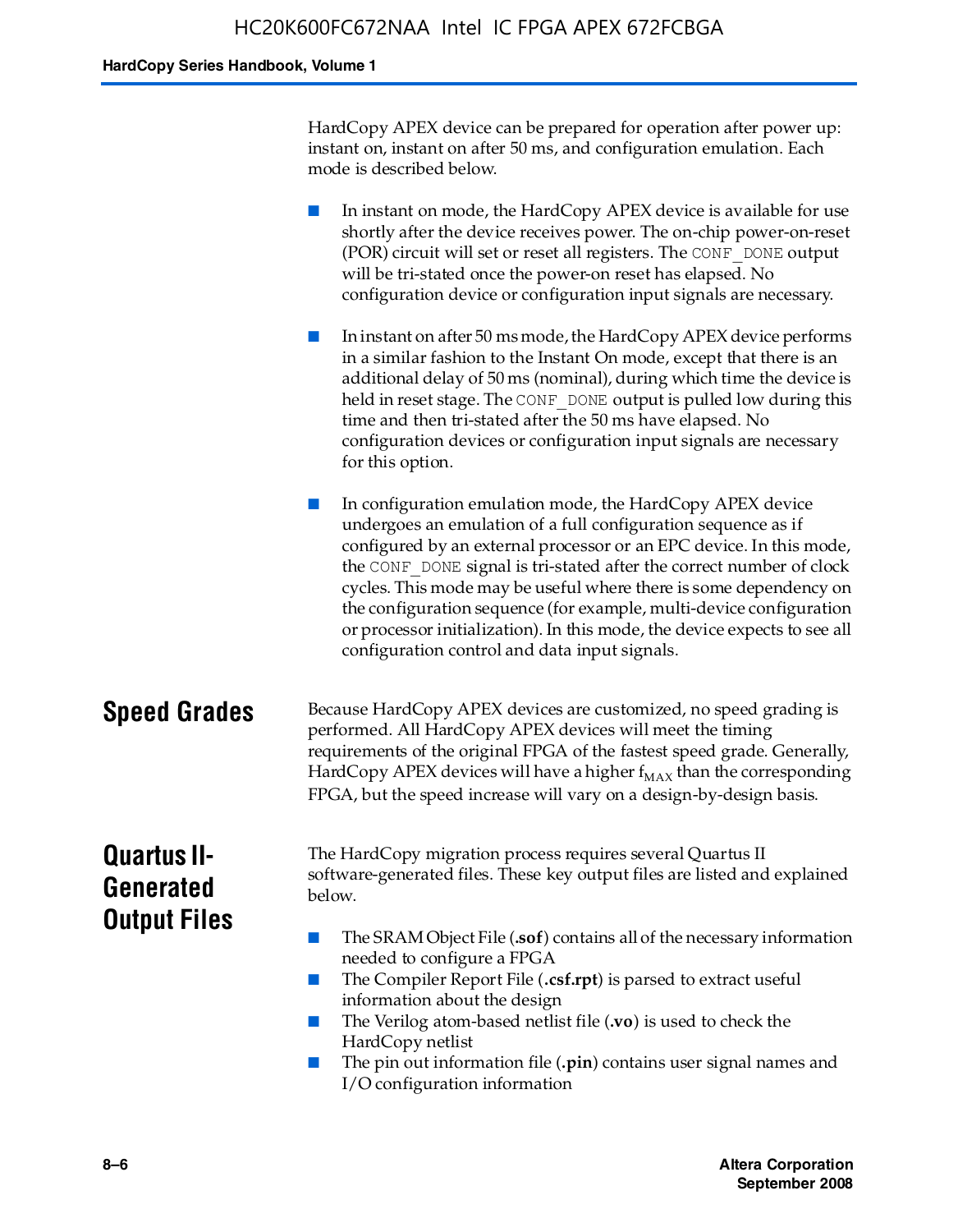- The Delay Information File (.sdo) is used to check the original FPGA timing
- A completed HardCopy timing requirements file describes all necessary timing information on the design. A template of this text file is available for download from the Altera website at **www.altera.com**.

The migration process consists of several steps. First, a netlist is constructed from the SOF. Then, the netlist is checked to ensure that the built-in scan test structures will operate correctly. The netlist is then fed into a place-and-route engine, and the design interconnect is generated. Static timing analysis ensures that all timing constraints are met, and static functional verification techniques are employed to ensure correct device migration. After successfully completing these stages, physical verification of the device takes place, and the metal mask layers are taped out to fabricate HardCopy APEX devices.

#### **Document Revision History** Table 8–3 shows the revision history for this chapter.

| Table 8–3. Document Revision History |                                                                                                           |                           |  |  |
|--------------------------------------|-----------------------------------------------------------------------------------------------------------|---------------------------|--|--|
| <b>Date and Document</b><br>Version  | <b>Changes Made</b>                                                                                       | <b>Summary of Changes</b> |  |  |
| September 2008,<br>V <sub>2.3</sub>  | Updated chapter number and metadata.                                                                      |                           |  |  |
| June 2007, v2.2                      | Minor text edits.                                                                                         |                           |  |  |
| December 2006<br>v2.1                | Updated revision history.                                                                                 |                           |  |  |
| March 2006                           | Formerly chapter 10; no content change.                                                                   |                           |  |  |
| January 2005<br>v2.0                 | Update device names and other minor textual changes                                                       |                           |  |  |
| <b>June 2003</b><br>v1.0             | Initial release of Chapter 10, Description, Architecture and<br>Features, in the HardCopy Device Handbook |                           |  |  |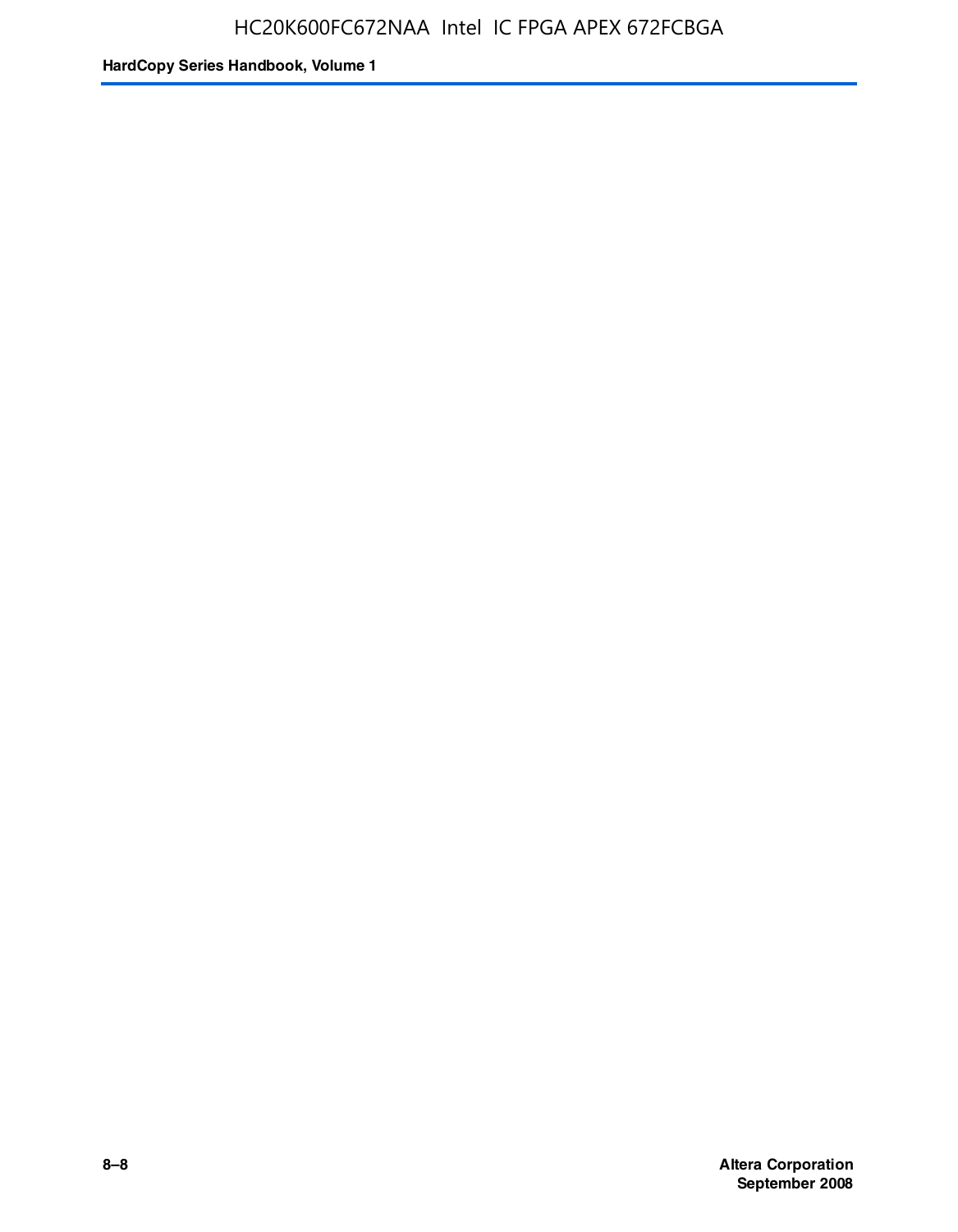#### HC20K600FC672NAA Intel IC FPGA APEX 672FCBGA



### **9. Boundary-Scan Support**

#### **H51009-2.3**

### **IEEE Std. 1149.1 (JTAG) Boundary-Scan Support**

All HardCopy devices provide JTAG boundary-scan test (BST) circuitry that complies with the IEEE Std. 1149.1-1990 specification. HardCopy® APEX™ devices support the JTAG instructions shown in Table 9–1.

**1 The BSDL files for HardCopy devices are different from the** corresponding APEX 20KE or APEX 20KC parts. Download the [correct HardCopy BSDL file from Altera's website at](http://www.altera.com)  www.altera.com.

| Table 9-1. HardCopy APEX JTAG Instructions |                                                                                                                                                                                                                                                                                |  |  |  |
|--------------------------------------------|--------------------------------------------------------------------------------------------------------------------------------------------------------------------------------------------------------------------------------------------------------------------------------|--|--|--|
| <b>JTAG Instruction</b>                    | <b>Description</b>                                                                                                                                                                                                                                                             |  |  |  |
| SAMPLE/PRELOAD                             | SAMPLE/PRELOAD allows a snapshot of signals at the device pins to be<br>captured and examined during normal device operation and permits an initial<br>data pattern to be output at the device pins. It is also used by the SignalTap <sup>®</sup><br>embedded logic analyzer. |  |  |  |
| <b>EXTEST</b>                              | Allows the external circuitry and board-level interconnections to be tested by<br>forcing a test pattern at the output pins and capturing test results at the input pins.                                                                                                      |  |  |  |
| <b>BYPASS</b>                              | Places the 1-bit bypass register between the $TDI$ and $TDO$ pins, which allows the<br>BST data to pass synchronously through selected devices to adjacent devices<br>during normal device operation.                                                                          |  |  |  |
| <b>USERCODE</b>                            | Selects the 32-bit USERCODE register and places it between the TDI and TDO<br>pins, allowing the USERCODE to be serially shifted out of TDO.                                                                                                                                   |  |  |  |
| <b>IDCODE</b>                              | Selects the IDCODE register and places it between the TDI and TDO pins,<br>allowing the IDCODE to be serially shifted out of TDO.                                                                                                                                              |  |  |  |

HardCopy APEX devices instruction register length is 10 bits; the USERCODE register length is 32 bits. Tables 9–2 and 9–3 show the boundary-scan register length and device IDCODE information for HardCopy devices.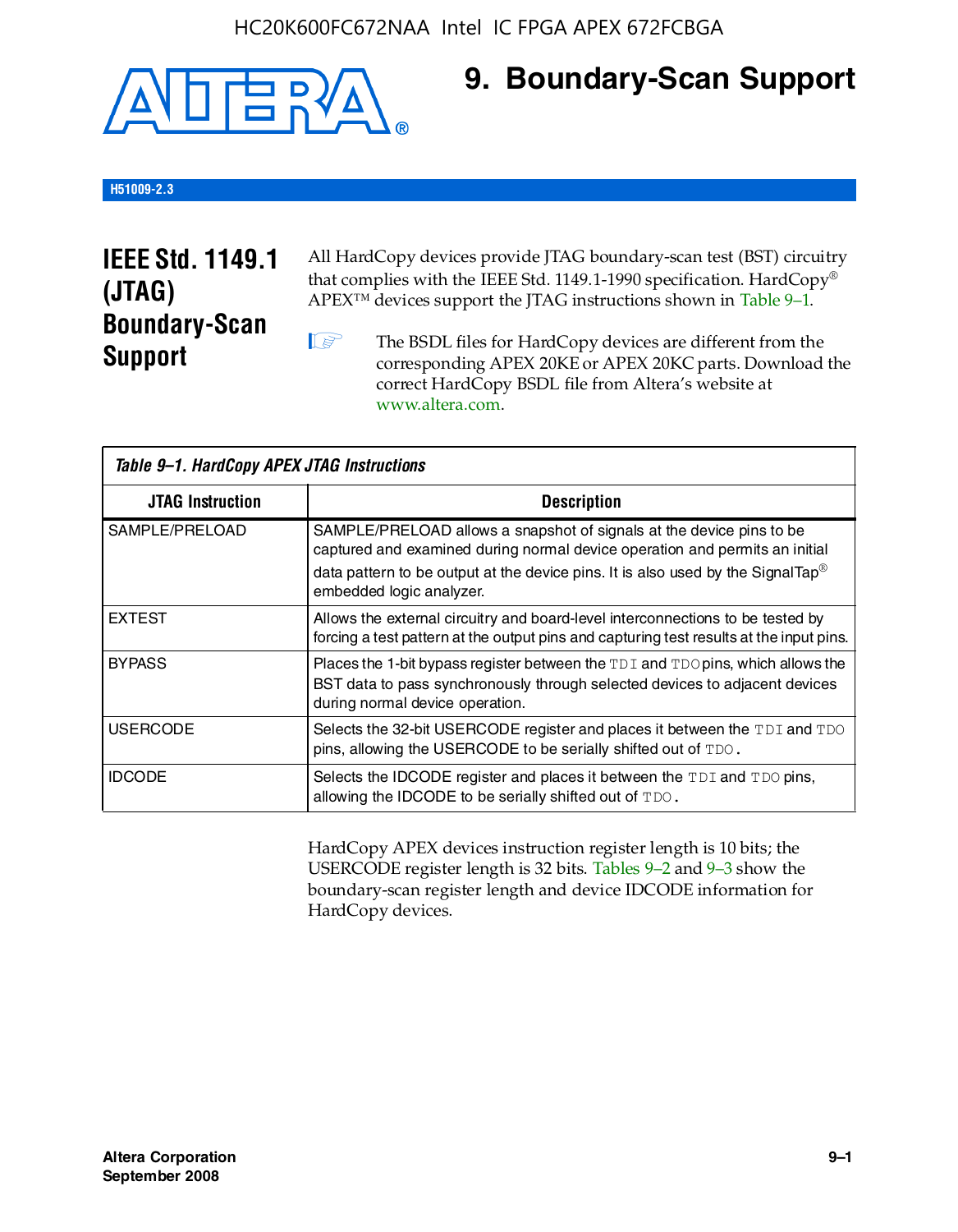#### HC20K600FC672NAA Intel IC FPGA APEX 672FCBGA

#### **HardCopy Series Handbook, Volume 1**

| Table 9–2. HardCopy APEX Boundary-Scan Register Length |       |  |  |  |
|--------------------------------------------------------|-------|--|--|--|
| <b>Boundary-Scan Register Length</b><br><b>Device</b>  |       |  |  |  |
| HC20K400                                               | 1,506 |  |  |  |
| HC20K600                                               | 1.806 |  |  |  |
| HC20K1000                                              | 2,190 |  |  |  |
| HC20K1500                                              | 2.502 |  |  |  |

| Table 9–3. 32-Bit HardCopy APEX Device IDCODE |                     |                          |                                                  |                  |  |
|-----------------------------------------------|---------------------|--------------------------|--------------------------------------------------|------------------|--|
| <b>IDCODE (32 Bits)</b> Note $(1)$            |                     |                          |                                                  |                  |  |
| <b>Device</b>                                 | Version<br>(4 Bits) | Part Number (16 Bits)    | <b>Manufacturer</b><br><b>Identity (11 Bits)</b> | 1 (1 Bit)<br>(2) |  |
| HC20K400                                      | 0000                | 1000 0100 0000 0000      | 000 0110 1110                                    |                  |  |
| HC20K600                                      | 0000                | 1000 0110 0000 0000      | 000 0110 1110                                    |                  |  |
| HC20K1000                                     | 0000                | 1001 0000 0000 0000      | 000 0110 1110                                    |                  |  |
| HC20K1500                                     | 0000                | 1001 0101 0000<br>- 0000 | 011<br>101110<br>000.                            |                  |  |

*Notes to Table 9–3:*

(1) The most significant bit (MSB) is on the left.

(2) The IDCODE's least significant bit (LSB) is always 1.

Figure 9–1 shows the timing requirements for the JTAG signals.



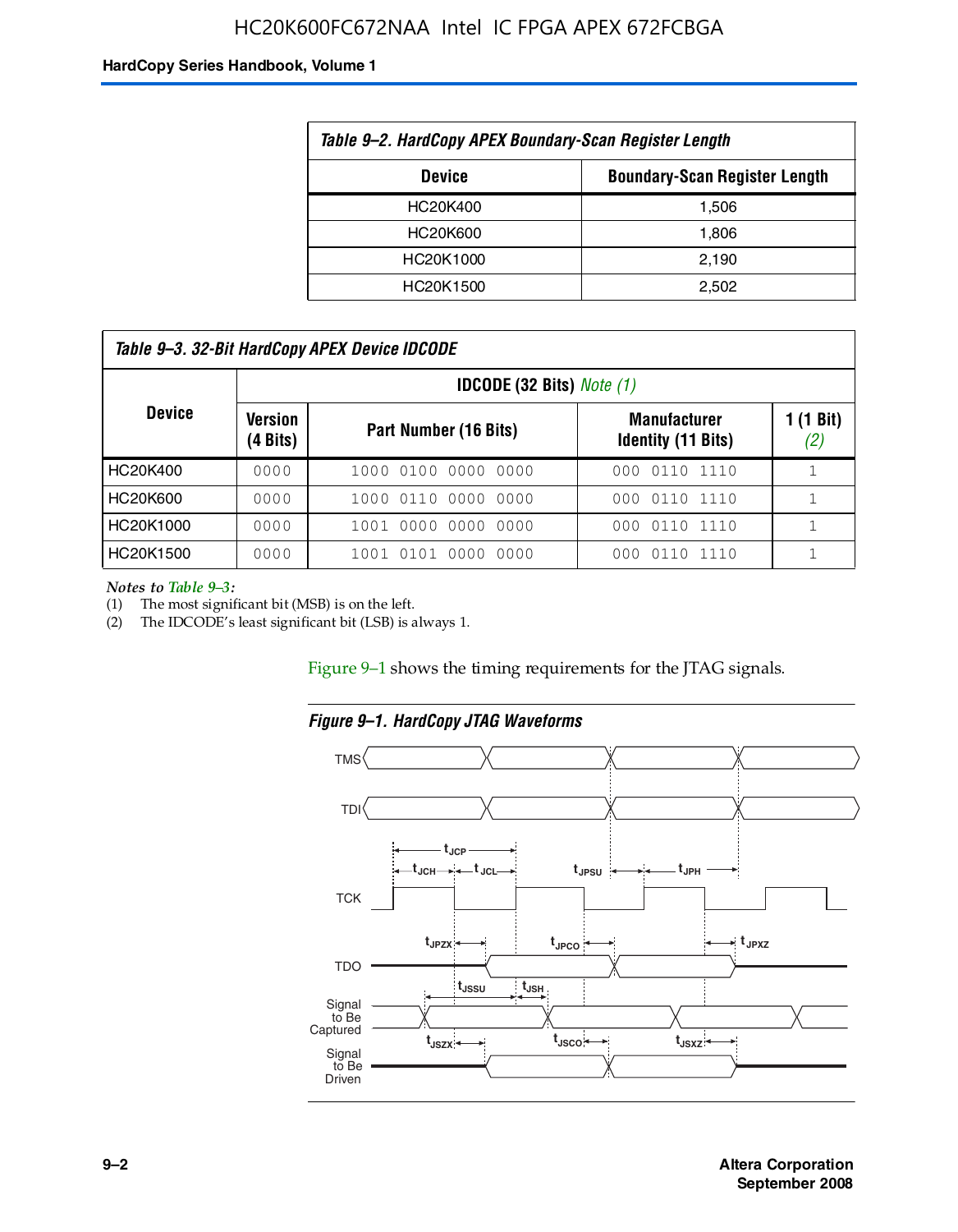Table 9–4 shows the JTAG timing parameters and values for HardCopy devices.

| Table 9–4. HardCopy APEX JTAG Timing Parameters and Values |                                                |     |     |      |  |
|------------------------------------------------------------|------------------------------------------------|-----|-----|------|--|
| <b>Symbol</b>                                              | Parameter                                      | Min | Max | Unit |  |
| t <sub>JCP</sub>                                           | <b>TCK clock period</b>                        | 100 |     | ns   |  |
| t <sub>JCH</sub>                                           | <b>TCK clock high time</b>                     | 50  |     | ns   |  |
| t <sub>JCL</sub>                                           | <b>TCK clock low time</b>                      | 50  |     | ns   |  |
| t <sub>JPSU</sub>                                          | JTAG port setup time                           | 20  |     | ns   |  |
| t <sub>JPH</sub>                                           | JTAG port hold time                            | 45  |     | ns   |  |
| t <sub>JPCO</sub>                                          | JTAG port clock to output                      |     | 25  | ns   |  |
| t <sub>JPZX</sub>                                          | JTAG port high impedance to valid output       |     | 25  | ns   |  |
| t <sub>JPXZ</sub>                                          | JTAG port valid output to high impedance       |     | 25  | ns   |  |
| t <sub>ussu</sub>                                          | Capture register setup time                    | 20  |     | ns   |  |
| t <sub>JSH</sub>                                           | Capture register hold time                     | 45  |     | ns   |  |
| t <sub>JSCO</sub>                                          | Update register clock to output                |     | 35  | ns   |  |
| t <sub>JSZX</sub>                                          | Update register high impedance to valid output |     | 35  | ns   |  |
| t <sub>JSXZ</sub>                                          | Update register valid output to high impedance |     | 35  | ns   |  |



**f** For more information about using JTAG BST circuitry in Altera devices, refer to *Application Note 39 (IEEE Std. 1149.1 (JTAG) Boundary-Scan Testing in Altera Devices*.

### **Document Revision History**

Table 9–5 shows the revision history for this chapter.

| Table 9–5. Document Revision History (Part 1 of 2) |                                         |                           |  |  |
|----------------------------------------------------|-----------------------------------------|---------------------------|--|--|
| <b>Date and Document</b><br>Version                | <b>Changes Made</b>                     | <b>Summary of Changes</b> |  |  |
| September 2008,<br>v2.3                            | Updated chapter number and metadata.    |                           |  |  |
| June 2007, v2.2                                    | Minor text edits.                       |                           |  |  |
| December 2006<br>v2.1                              | Updated revision history.               | Updated revision history. |  |  |
| March 2006                                         | Formerly chapter 11; no content change. |                           |  |  |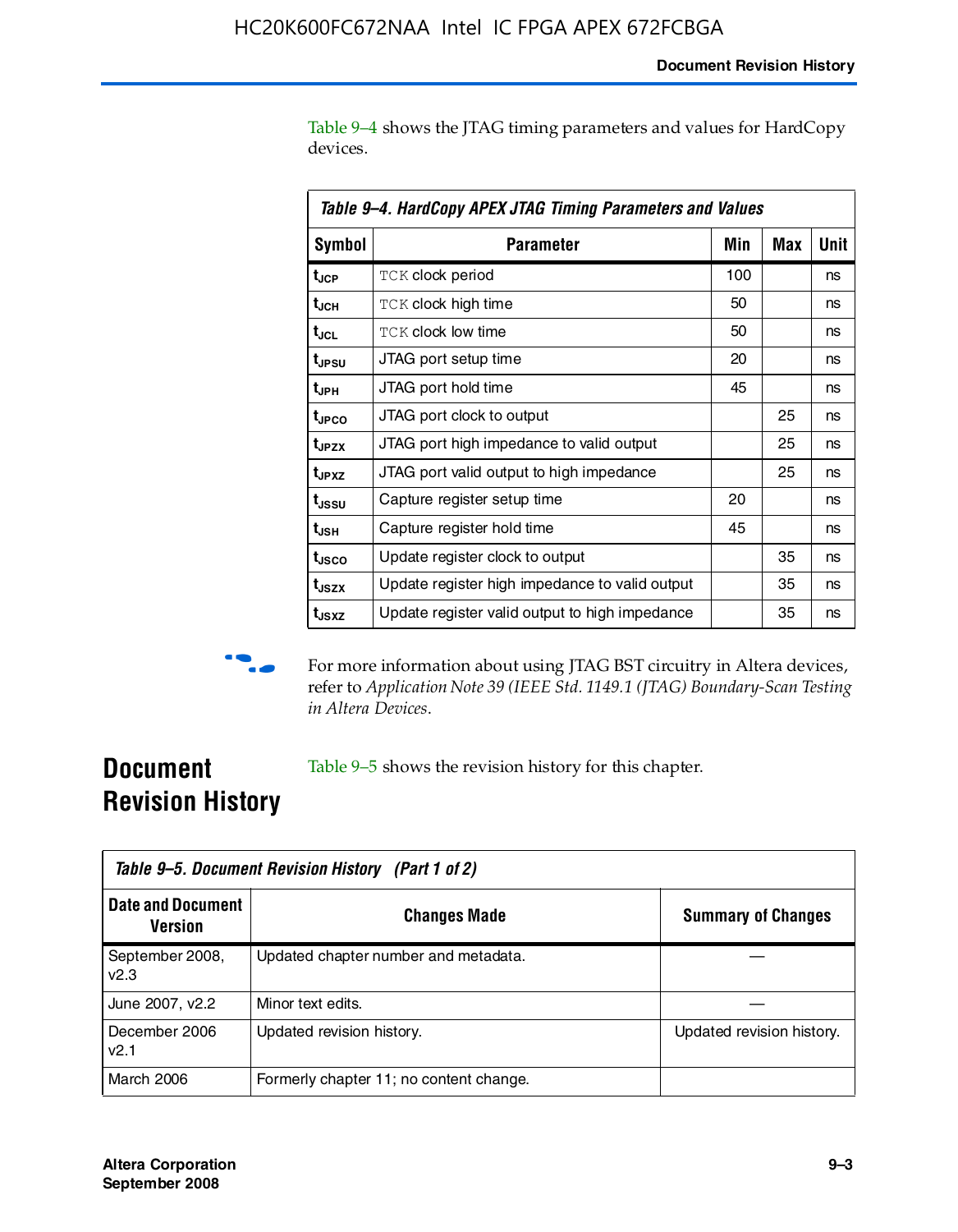| Table 9–5. Document Revision History (Part 2 of 2) |                                                                                     |                           |  |  |
|----------------------------------------------------|-------------------------------------------------------------------------------------|---------------------------|--|--|
| <b>Date and Document</b><br><b>Version</b>         | <b>Changes Made</b>                                                                 | <b>Summary of Changes</b> |  |  |
| January 2005<br>v2.0                               | Update device names and other minor textual changes.                                |                           |  |  |
| June 2003<br>v1.0                                  | Initial release of <i>Boundary-Scan Support</i> in the HardCopy<br>Device Handbook. |                           |  |  |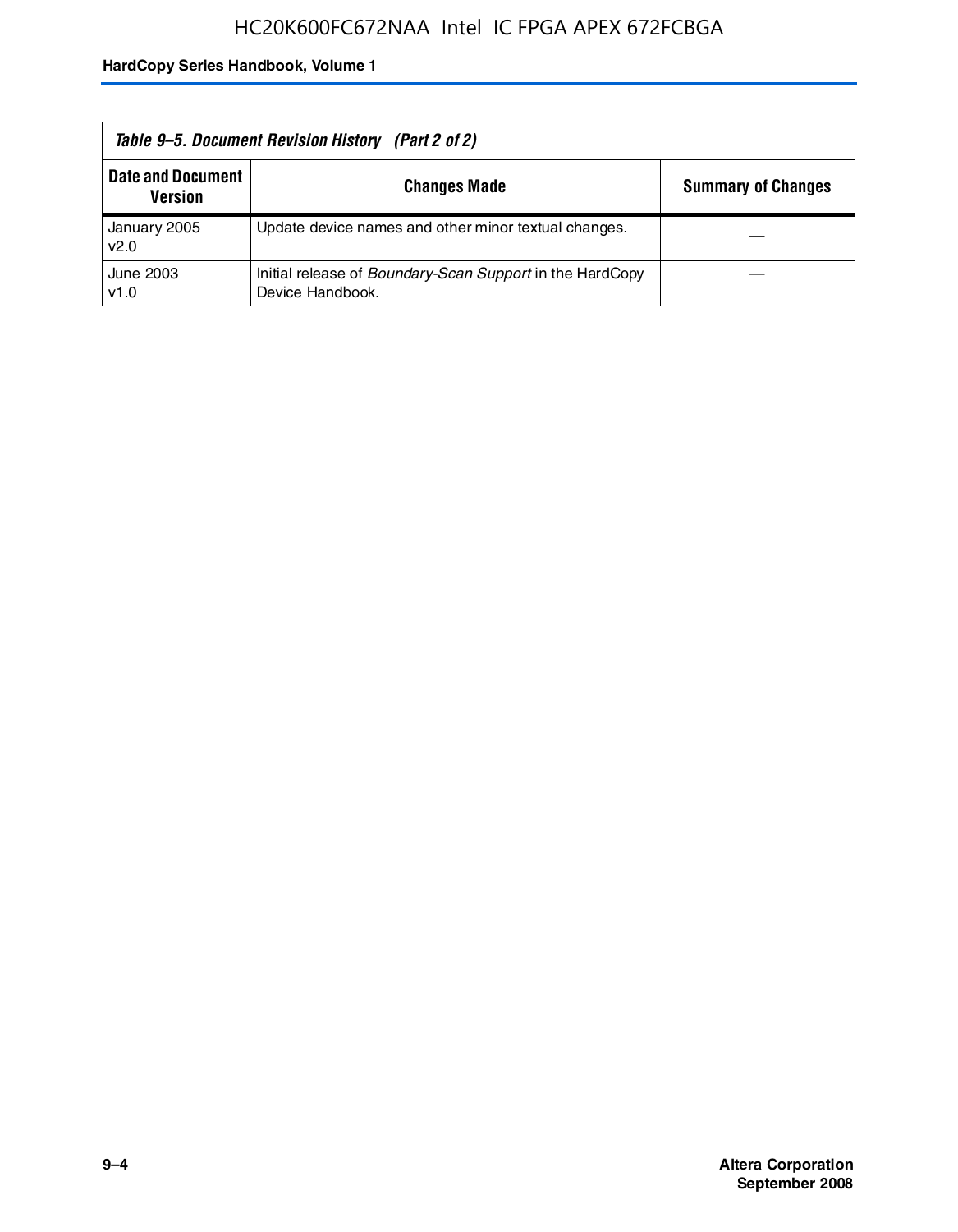#### HC20K600FC672NAA Intel IC FPGA APEX 672FCBGA



## **10. Operating Conditions**

#### **H51010-2.3**

### **Recommended Operating Conditions**

Tables 10–1 through 10–4 provide information on absolute maximum ratings, recommended operating conditions, DC operating conditions, and capacitance for 1.8-V HardCopy® APEX<sup>TM</sup> devices.

| Table 10–1. HardCopy APEX Device Absolute Maximum Ratings Note (1) |                            |                              |        |     |             |
|--------------------------------------------------------------------|----------------------------|------------------------------|--------|-----|-------------|
| Symbol                                                             | <b>Parameter</b>           | <b>Conditions</b>            | Min    | Max | <b>Unit</b> |
| <b>V<sub>CCINT</sub></b>                                           | Supply voltage             | With respect to ground $(2)$ | $-0.5$ | 2.5 | ν           |
| V <sub>CCIO</sub>                                                  |                            |                              | $-0.5$ | 4.6 | v           |
| $V_1$                                                              | DC input voltage           |                              | $-0.5$ | 4.6 | ν           |
| $I_{\mathsf{OUT}}$                                                 | DC output current, per pin |                              | $-25$  | 25  | mA          |
| $\mathsf{T}_{\text{STG}}$                                          | Storage temperature        | No bias                      | $-65$  | 150 | °C          |
| $T_{\sf AMB}$                                                      | Ambient temperature        | Under bias                   | $-65$  | 135 | °C          |
| $\mathsf{T}_A$                                                     | Junction temperature       | BGA packages, under bias     |        | 135 | °C          |

| Table 10–2. HardCopy APEX Device Recommended Operating Conditions |                                                        |                    |                  |                   |              |  |
|-------------------------------------------------------------------|--------------------------------------------------------|--------------------|------------------|-------------------|--------------|--|
| Symbol                                                            | <b>Parameter</b>                                       | <b>Conditions</b>  | Min              | Max               | Unit         |  |
| $V_{\text{CCINT}}$                                                | Supply voltage for internal<br>logic and input buffers | (3), (4)           | 1.71<br>(1.71)   | 1.89<br>(1.89)    | $\vee$       |  |
| V <sub>CCIO</sub>                                                 | Supply voltage for output<br>buffers, 3.3-V operation  | (3), (4)           | 3.00<br>(3.00)   | 3.60<br>(3.60)    | $\vee$       |  |
|                                                                   | Supply voltage for output<br>buffers, 2.5-V operation  | (3), (4)           | 2.375<br>(2.375) | 2.625<br>(2.625)  | $\vee$       |  |
| $V_1$                                                             | Input voltage                                          | (2), (5)           | $-0.5$           | 4.1               | $\vee$       |  |
| $V_{\rm O}$                                                       | Output voltage                                         |                    | 0                | V <sub>CCIO</sub> | $\vee$       |  |
| $T_{\rm J}$                                                       | Junction temperature                                   | For commercial use | 0                | 85                | $^{\circ}$ C |  |
|                                                                   |                                                        | For industrial use | $-40$            | 100               | $^{\circ}$ C |  |
| $t_{R}$                                                           | Input rise time (10% to 90%)                           |                    |                  | 40                | ns           |  |
| $t_F$                                                             | Input fall time $(90\% \text{ to } 10\%)$              |                    |                  | 40                | ns           |  |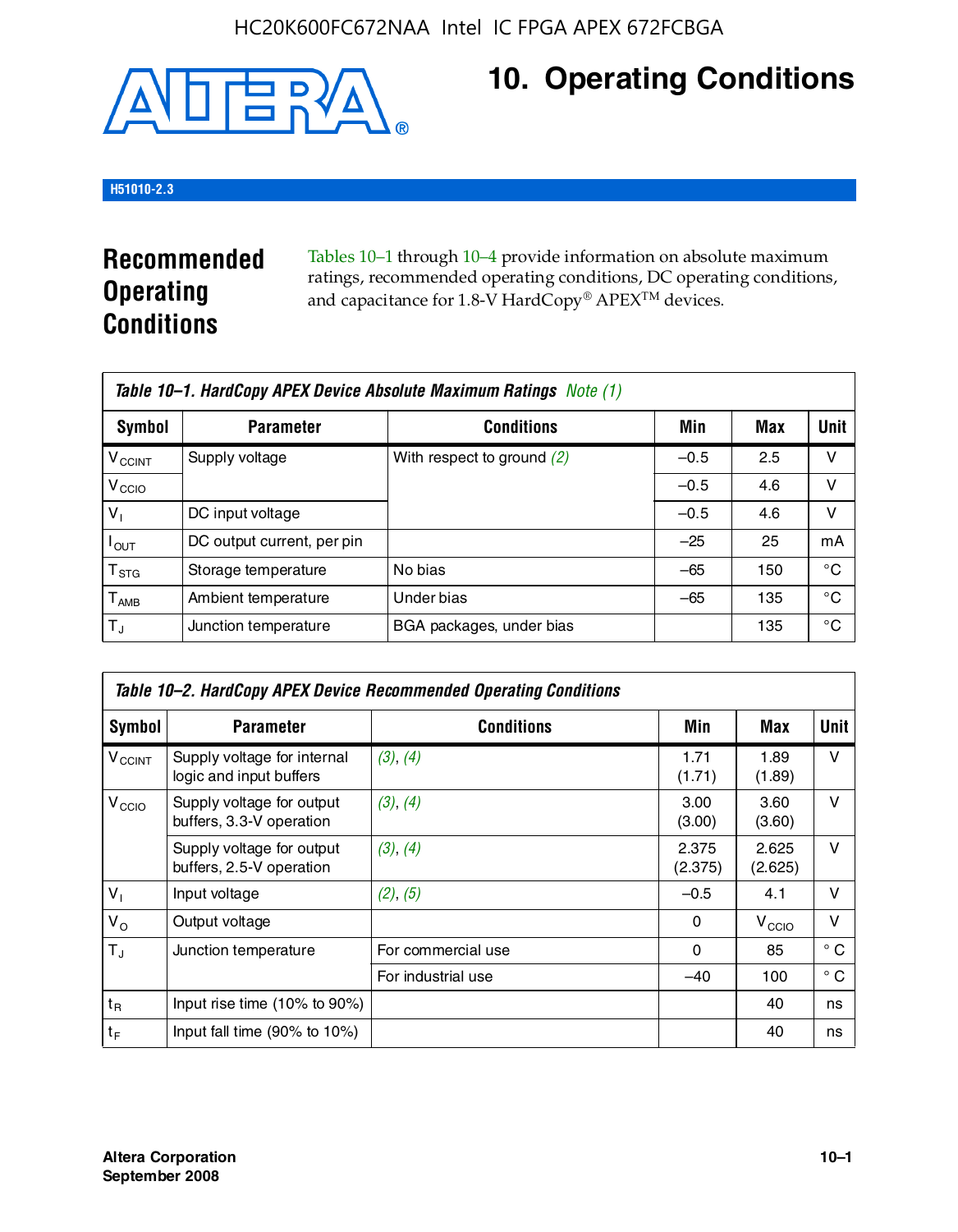|                            | Table 10–3. HardCopy APEX Device DC Operating Conditions (Part 1 of 2) Notes $(6)$ , $(7)$ , $(8)$ |                                                                        |                                          |            |                                         |             |
|----------------------------|----------------------------------------------------------------------------------------------------|------------------------------------------------------------------------|------------------------------------------|------------|-----------------------------------------|-------------|
| Symbol                     | <b>Parameter</b>                                                                                   | <b>Conditions</b>                                                      | <b>Min</b>                               | <b>Typ</b> | Max                                     | <b>Unit</b> |
| $V_{\text{IH}}$            | High-level LVTTL, CMOS, or<br>3.3-V PCI input voltage                                              |                                                                        | 1.7,<br>$0.5 \times V_{\text{CCIO}}$ (8) |            | 4.1                                     | v           |
| $\mathsf{V}_{\mathsf{IL}}$ | Low-level LVTTL, CMOS, or<br>3.3-V PCI input voltage                                               |                                                                        | $-0.5$                                   |            | 0.8,<br>$0.3 \times V_{\text{CCIO}}(8)$ | v           |
| $V_{OH}$                   | 3.3-V high-level LVTTL output<br>voltage                                                           | $I_{OH} = -12$ mA DC,<br>$V_{\text{CCIO}} = 3.00 \text{ V} (9)$        | 2.4                                      |            |                                         | v           |
|                            | 3.3-V high-level LVCMOS<br>output voltage                                                          | $I_{OH} = -0.1$ mA DC,<br>$V_{\text{CCIO}} = 3.00 \text{ V} (9)$       | $V_{\text{CCIO}} - 0.2$                  |            |                                         | v           |
|                            | 3.3-V high-level PCI output<br>voltage                                                             | $I_{OH} = -0.5$ mA DC,<br>$V_{\text{CCIO}} = 3.00$ to 3.60 V<br>(9)    | $0.9 \times V_{\text{CCIO}}$             |            |                                         | v           |
|                            | 2.5-V high-level output<br>voltage                                                                 | $I_{OH} = -0.1$ mA DC,<br>$V_{\text{CCIO}} = 2.30 \text{ V} (9)$       | 2.1                                      |            |                                         | v           |
|                            |                                                                                                    | $I_{OH} = -1$ mA DC,<br>$V_{\text{CCIO}} = 2.30 \text{ V} (9)$         | 2.0                                      |            |                                         | v           |
|                            |                                                                                                    | $I_{OH} = -2$ mA DC,<br>$V_{\text{CCIO}} = 2.30 \text{ V} (9)$         | 1.7                                      |            |                                         | v           |
| $\mathsf{V}_{\mathsf{OL}}$ | 3.3-V low-level LVTTL output<br>voltage                                                            | $I_{OL}$ = 12 mA DC,<br>$V_{\text{CCIO}} = 3.00 \text{ V} (10)$        |                                          |            | 0.4                                     | v           |
|                            | 3.3-V low-level LVCMOS<br>output voltage                                                           | $I_{OL} = 0.1$ mA DC,<br>$V_{\text{CCIO}} = 3.00 V (10)$               |                                          |            | 0.2                                     | v           |
|                            | 3.3-V low-level PCI output<br>voltage                                                              | $I_{OL}$ = 1.5 mA DC,<br>$V_{\text{CCIO}} = 3.00$ to 3.60 V<br>(10)    |                                          |            | $0.1 \times V_{\text{CCIO}}$            | v           |
|                            | 2.5-V low-level output voltage                                                                     | $I_{OL} = 0.1$ mA DC,<br>$V_{\text{CCIO}} = 2.30 \text{ V} (10)$       |                                          |            | 0.2                                     | v           |
|                            |                                                                                                    | $I_{OL}$ = 1 mA DC,<br>$V_{\text{CCIO}} = 2.30 V (10)$                 |                                          |            | 0.4                                     | v           |
|                            |                                                                                                    | $I_{OL}$ = 2 mA DC,<br>$V_{\text{CCIO}} = 2.30 \text{ V} (10)$         |                                          |            | 0.7                                     | v           |
| Τ,                         | Input pin leakage current (11)                                                                     | $V_1 = 4.1$ to $-0.5$ V                                                | $-10$                                    |            | 10                                      | μA          |
| $I_{OZ}$                   | Tri-stated I/O pin leakage<br>current (11)                                                         | $V_0 = 4.1$ to -0.5 V                                                  | $-10$                                    |            | 10                                      | μA          |
| $I_{CC0}$                  | $V_{\text{CC}}$ supply current (standby)<br>(All ESBs in power-down<br>mode)                       | $V_1$ = ground, no load,<br>no toggling inputs,<br>-7 speed grade      |                                          | 10         |                                         | mA          |
|                            |                                                                                                    | $V_1$ = ground, no load,<br>no toggling inputs,<br>-8, -9 speed grades |                                          | 5          |                                         | mA          |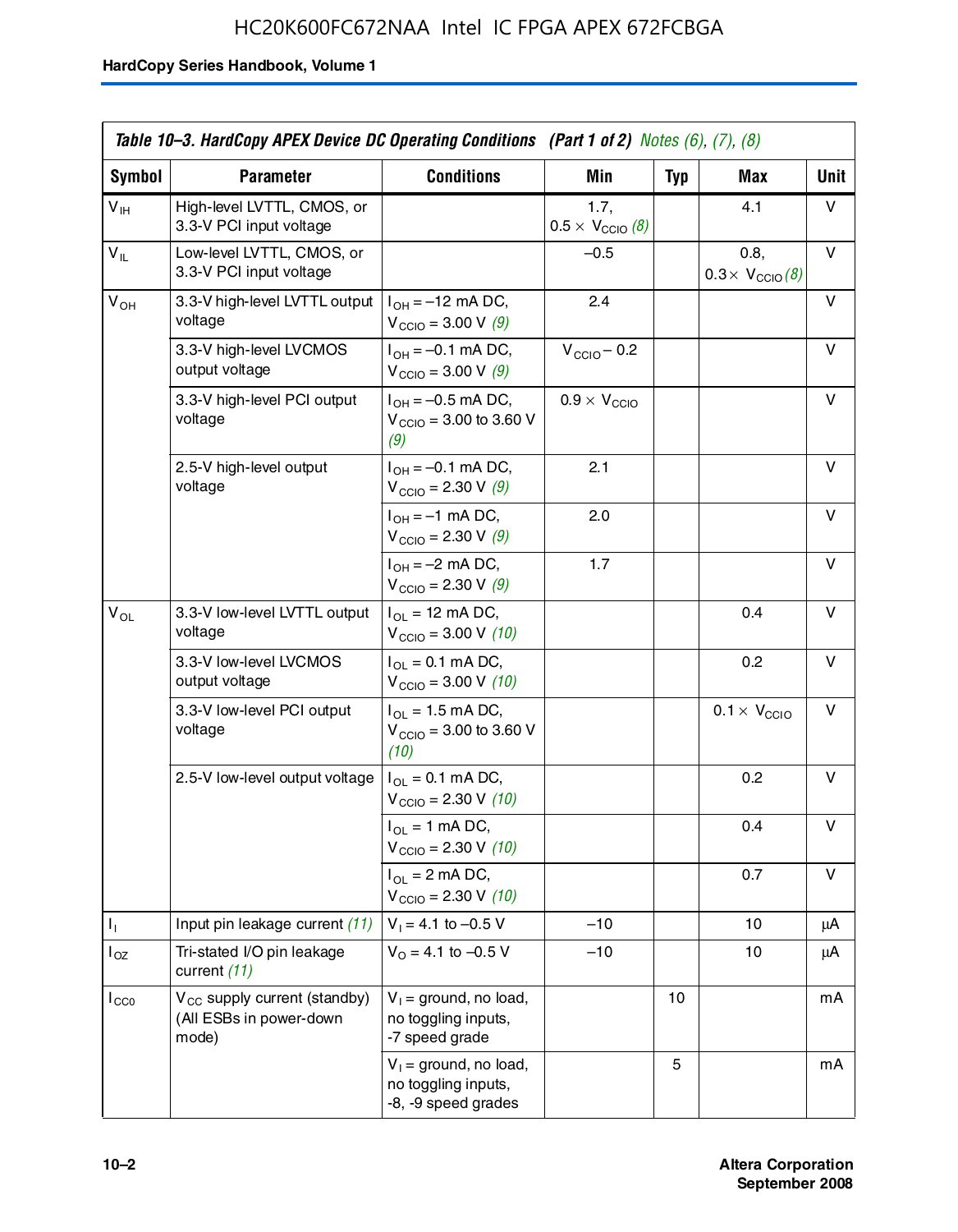#### **Recommended Operating Conditions**

|            | Table 10-3. HardCopy APEX Device DC Operating Conditions (Part 2 of 2) Notes (6), (7), (8) |                                          |     |     |     |           |  |  |
|------------|--------------------------------------------------------------------------------------------|------------------------------------------|-----|-----|-----|-----------|--|--|
| Symbol     | <b>Parameter</b>                                                                           | <b>Conditions</b>                        | Min | Typ | Max | Unit      |  |  |
| $R_{CONF}$ | Value of I/O pin pull-up                                                                   | $V_{\text{CCIO}} = 3.0 \text{ V} (12)$   | 20  |     | 50  | $k\Omega$ |  |  |
|            | resistor before and during<br>configuration emulation                                      | $V_{\text{CCIO}} = 2.375 \text{ V}$ (12) | 30  |     | 80  | $k\Omega$ |  |  |
|            |                                                                                            | $V_{\text{CCIO}} = 1.71 \text{ V}$ (12)  | 60  |     | 150 | $k\Omega$ |  |  |

|                    | <b>Table 10–4. HardCopy APEX Device Capacitance</b> Note (13) |                              |     |     |     |  |
|--------------------|---------------------------------------------------------------|------------------------------|-----|-----|-----|--|
| Symbol             | <b>Parameter</b>                                              | <b>Conditions</b>            | Min | Typ | Max |  |
| $C_{\text{IN}}$    | Input capacitance                                             | $V_{IN} = 0$ V, f = 1.0 MHz  |     | 8   | pF  |  |
| $C_{\text{INCLK}}$ | Input capacitance on<br>dedicated clock pin                   | $V_{IN} = 0$ V, f = 1.0 MHz  |     | 12  | pF  |  |
| $C_{\text{OUT}}$   | Output capacitance                                            | $V_{OUT} = 0$ V, f = 1.0 MHz |     | 8   | pF  |  |

#### *Notes to Table 10–1 through 10–4:*

- (1) Refer to the *Operating Requirements for Altera Devices Data Sheet*.
- (2) Minimum DC input is –0.5 V. During transitions, the inputs may undershoot to –0.5 V or overshoot to 4.6 V for input currents less than 100 mA and periods shorter than 20 ns.
- (3) Numbers in parentheses are for industrial-temperature-range devices.
- (4) Maximum  $V_{CC}$  rise time is 100 ms, and  $V_{CC}$  must rise monotonically.
- (5) All pins (including dedicated inputs, clock, I/O, and JTAG pins) may be driven before  $V_{\text{CCINT}}$  and  $V_{\text{CCIO}}$  are powered.
- (6) Typical values are for  $T_A = 25^{\circ}$  C,  $V_{CCTNT} = 1.8$  V, and  $V_{CCTO} = 1.8$  V, 2.5 V, or 3.3 V.
- (7) These values are specified under the HardCopy device recommended operating conditions, as shown in Table 10–2 on page 10–1.
- (8) Refer to *AN 117: Using Selectable I/O Standards in Altera Devices* for the V<sub>IH</sub>, V<sub>IL</sub>, V<sub>OH</sub>, V<sub>OL</sub>, and I<sub>I</sub> parameters when  $V_{\text{CCIO}} = 1.8 \text{ V}$ .
- (9) The APEX 20KE input buffers are compatible with 1.8-V, 2.5-V and 3.3-V (LVTTL and LVCMOS) signals. Additionally, the input buffers are 3.3-V PCI compliant. Input buffers also meet specifications for GTL+, CTT, AGP, SSTL-2, SSTL-3, and HSTL.
- (10) The  $I_{OH}$  parameter refers to high-level TTL, PCI, or CMOS output current.
- (11) This value is specified for normal device operation. The value may vary during power-up.
- (12) Pin pull-up resistance values will be lower if an external source drives the pin higher than  $V_{CCIO}$ .
- (13) Capacitance is sample-tested only.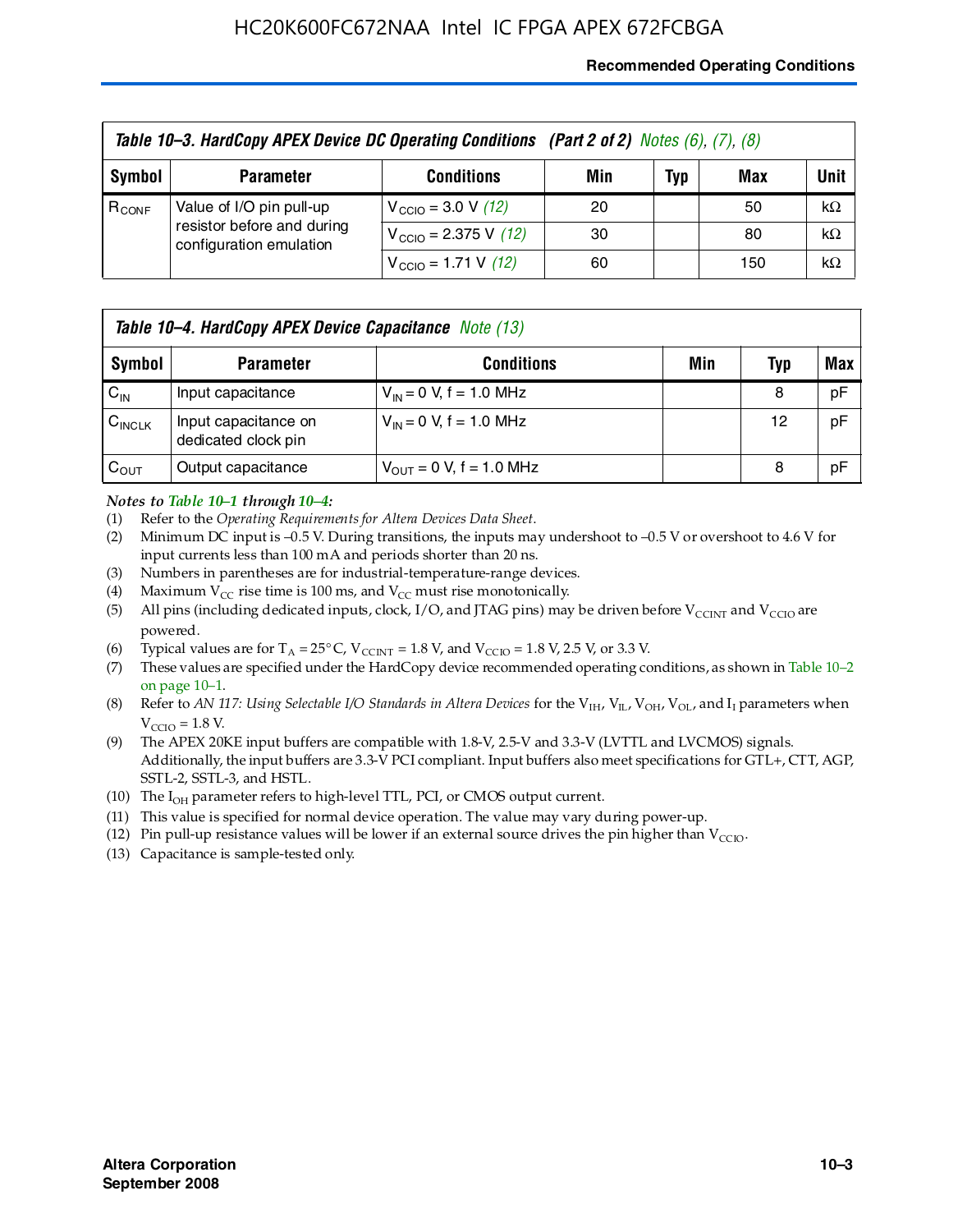Tables 10–5 through 10–20 list the DC operating specifications for the supported I/O standards. These tables list minimal specifications only; HardCopy devices may exceed these specifications.

|                           | Table 10-5. LVTTL I/O Specifications |                                                                 |                |                         |              |  |  |  |  |
|---------------------------|--------------------------------------|-----------------------------------------------------------------|----------------|-------------------------|--------------|--|--|--|--|
| Symbol                    | <b>Parameter</b>                     | <b>Conditions</b>                                               | <b>Minimum</b> | <b>Maximum</b>          | <b>Units</b> |  |  |  |  |
| V <sub>CCIO</sub>         | Output supply<br>voltage             |                                                                 | 3.0            | 3.6                     | $\vee$       |  |  |  |  |
| $V_{\text{IH}}$           | High-level input<br>voltage          |                                                                 | 2.0            | $V_{\text{CCIO}} + 0.3$ | $\vee$       |  |  |  |  |
| $V_{IL}$                  | Low-level input<br>voltage           |                                                                 | $-0.3$         | 0.8                     | v            |  |  |  |  |
| $\mathsf{I}_{\mathsf{I}}$ | Input pin leakage<br>current         | $V_{IN} = 0$ V or 3.3 V                                         | $-10$          | 10                      | μA           |  |  |  |  |
| $V_{OH}$                  | High-level output<br>voltage         | $I_{OH} = -12$ mA,<br>$V_{\text{CCIO}} = 3.0 V(1)$              | 2.4            |                         | v            |  |  |  |  |
| $V_{OL}$                  | Low-level output<br>voltage          | $I_{\Omega I} = 12 \text{ mA}$<br>$V_{\text{CCIO}} = 3.0 V (2)$ |                | 0.4                     | $\vee$       |  |  |  |  |

|                   | Table 10-6. LVCMOS I/O Specifications |                                                           |                         |                         |              |  |  |  |  |
|-------------------|---------------------------------------|-----------------------------------------------------------|-------------------------|-------------------------|--------------|--|--|--|--|
| <b>Symbol</b>     | <b>Parameter</b>                      | <b>Conditions</b>                                         | <b>Minimum</b>          | <b>Maximum</b>          | <b>Units</b> |  |  |  |  |
| V <sub>CCIO</sub> | Power supply<br>voltage range         |                                                           | 3.0                     | 3.6                     | v            |  |  |  |  |
| $V_{\text{IH}}$   | High-level input<br>voltage           |                                                           | 2.0                     | $V_{\text{CCIO}} + 0.3$ | $\vee$       |  |  |  |  |
| $V_{IL}$          | Low-level input<br>voltage            |                                                           | $-0.3$                  | 0.8                     | $\vee$       |  |  |  |  |
| H,                | Input pin leakage<br>current          | $V_{IN} = 0$ V or 3.3 V                                   | $-10$                   | 10                      | μA           |  |  |  |  |
| $V_{OH}$          | High-level output<br>voltage          | $V_{\text{CCIO}} = 3.0 V$<br>$I_{OH} = -0.1$ mA $(1)$     | $V_{\text{CCIO}} - 0.2$ |                         | $\vee$       |  |  |  |  |
| $V_{OL}$          | Low-level output<br>voltage           | $V_{\text{CCIO}} = 3.0 V$<br>$I_{\text{OL}} = 0.1$ mA (2) |                         | 0.2                     | $\vee$       |  |  |  |  |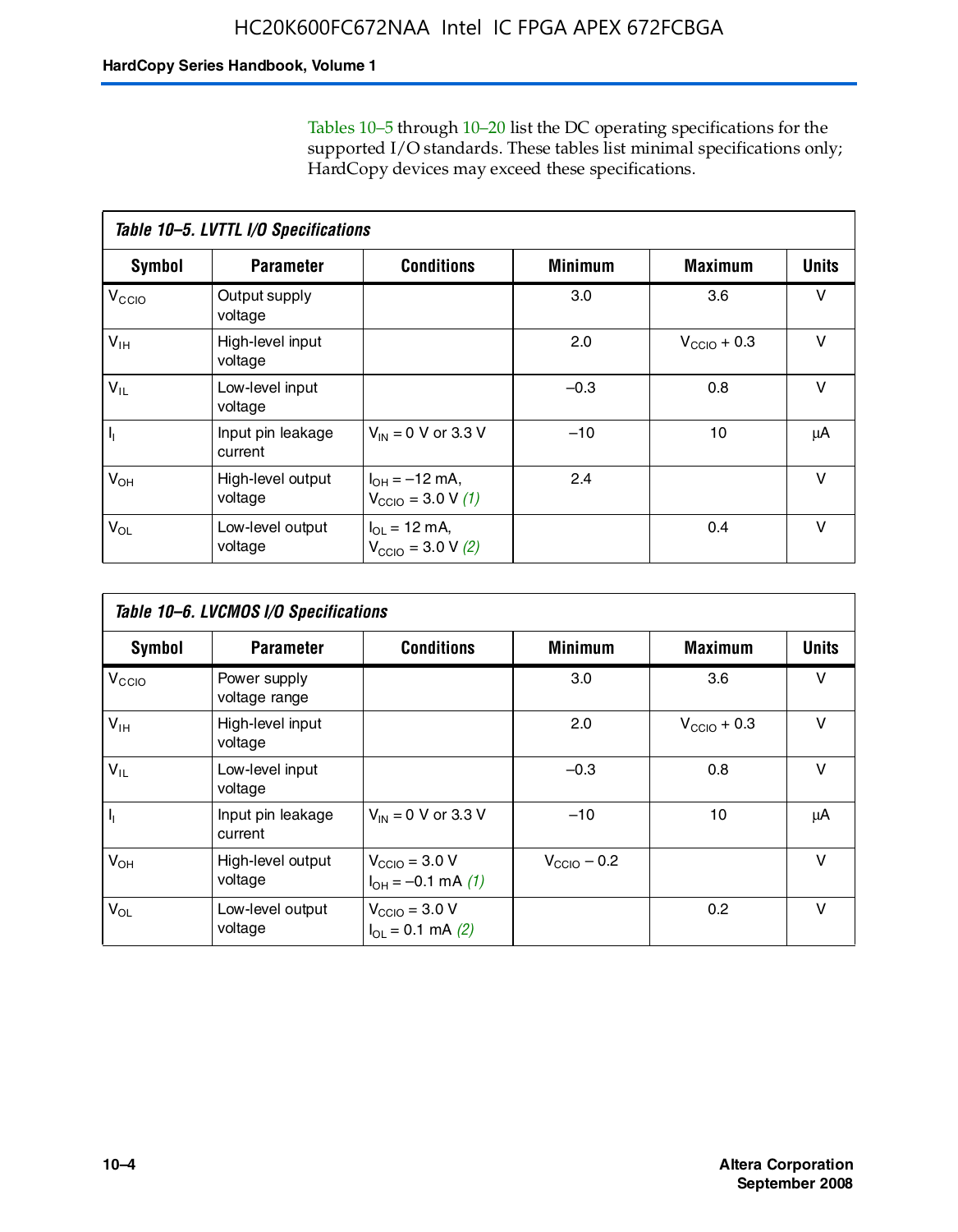#### **Recommended Operating Conditions**

|                   | Table 10-7. 2.5-V I/O Specifications |                                      |                |                         |        |
|-------------------|--------------------------------------|--------------------------------------|----------------|-------------------------|--------|
| <b>Symbol</b>     | <b>Parameter</b>                     | <b>Conditions</b>                    | <b>Minimum</b> | <b>Maximum</b>          | Units  |
| V <sub>CCIO</sub> | Output supply<br>voltage             |                                      | 2.375          | 2.625                   | v      |
| $V_{\text{IH}}$   | High-level input<br>voltage          |                                      | 1.7            | $V_{\text{CCIO}} + 0.3$ | $\vee$ |
| $V_{IL}$          | Low-level input<br>voltage           |                                      | $-0.3$         | 0.7                     | $\vee$ |
| $\mathbf{l}_1$    | Input pin leakage<br>current         | $V_{IN} = 0$ V or 3.3 V              | $-10$          | 10                      | μA     |
| $V_{OH}$          | High-level output                    | $I_{OH} = -0.1$ mA $(1)$             | 2.1            |                         | V      |
|                   | voltage                              | $I_{OH} = -1$ mA (1)                 | 2.0            |                         | V      |
|                   |                                      | $I_{OH} = -2$ mA (1)                 | 1.7            |                         | V      |
| $V_{OL}$          | Low-level output                     | $I_{\text{OL}} = 0.1 \text{ mA}$ (2) |                | 0.2                     | V      |
|                   | voltage                              | $I_{OL} = 1$ mA (2)                  |                | 0.4                     | V      |
|                   |                                      | $I_{\Omega}$ = 2 mA (2)              |                | 0.7                     | V      |

|                   | Table 10-8. 1.8-V I/O Specifications |                         |                               |                               |              |  |  |  |  |
|-------------------|--------------------------------------|-------------------------|-------------------------------|-------------------------------|--------------|--|--|--|--|
| Symbol            | <b>Parameter</b>                     | <b>Conditions</b>       | <b>Minimum</b>                | <b>Maximum</b>                | <b>Units</b> |  |  |  |  |
| $V_{\text{CCIO}}$ | Output supply<br>voltage             |                         | 1.7                           | 1.9                           | $\vee$       |  |  |  |  |
| $V_{\text{IH}}$   | High-level input<br>voltage          |                         | $0.65 \times V_{\text{CCIO}}$ | $V_{\text{CCIO}} + 0.3$       | v            |  |  |  |  |
| $V_{IL}$          | Low-level input<br>voltage           |                         |                               | $0.35 \times V_{\text{CCIO}}$ | $\vee$       |  |  |  |  |
| $\mathbf{l}_{1}$  | Input pin leakage<br>current         | $V_{IN} = 0$ V or 3.3 V | $-10$                         | 10                            | μA           |  |  |  |  |
| $V_{OH}$          | High-level output<br>voltage         | $I_{OH} = -2$ mA (1)    | $V_{\text{CCIO}} - 0.45$      |                               | v            |  |  |  |  |
| $V_{OL}$          | Low-level output<br>voltage          | $I_{\Omega}$ = 2 mA (2) |                               | 0.45                          | $\vee$       |  |  |  |  |

| Table 10-9. 3.3-V PCI Specifications (Part 1 of 2) |                             |                   |                              |                |                         |       |
|----------------------------------------------------|-----------------------------|-------------------|------------------------------|----------------|-------------------------|-------|
| Symbol                                             | <b>Parameter</b>            | <b>Conditions</b> | <b>Minimum</b>               | <b>Typical</b> | <b>Maximum</b>          | Units |
| V <sub>CIO</sub>                                   | I/O supply voltage          |                   | 3.0                          | 3.3            | 3.6                     |       |
| $V_{\text{IH}}$                                    | High-level input<br>voltage |                   | $0.5 \times V_{\text{CCIO}}$ |                | $V_{\text{CCIO}} + 0.5$ |       |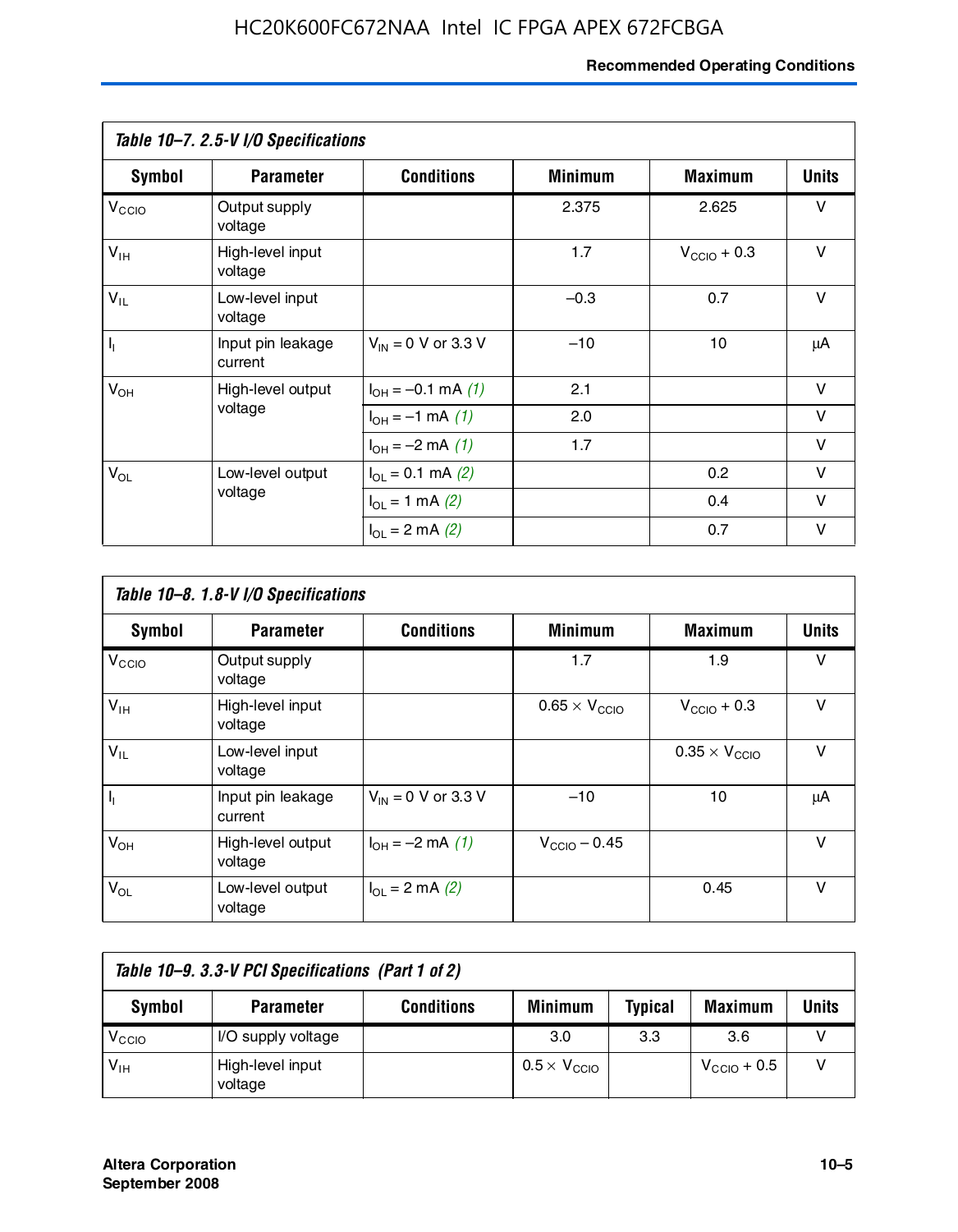### HC20K600FC672NAA Intel IC FPGA APEX 672FCBGA

| Table 10–9. 3.3-V PCI Specifications (Part 2 of 2) |                              |                                        |                              |         |                              |              |  |
|----------------------------------------------------|------------------------------|----------------------------------------|------------------------------|---------|------------------------------|--------------|--|
| Symbol                                             | <b>Parameter</b>             | <b>Conditions</b>                      | <b>Minimum</b>               | Typical | <b>Maximum</b>               | <b>Units</b> |  |
| $V_{IL}$                                           | Low-level input<br>voltage   |                                        | $-0.5$                       |         | $0.3 \times V_{\text{CCIO}}$ | v            |  |
|                                                    | Input pin leakage<br>current | $0 < V_{IN} < V_{CCIO}$                | $-10$                        |         | 10                           | μA           |  |
| $V_{OH}$                                           | High-level output<br>voltage | $I_{\text{OUT}} = -500 \mu A$          | $0.9 \times V_{\text{CCIO}}$ |         |                              | v            |  |
| $V_{OL}$                                           | Low-level output<br>voltage  | $I_{\text{OUT}} = 1,500 \,\mu\text{A}$ |                              |         | $0.1 \times V_{\text{CCIO}}$ | v            |  |

| Table 10-10. 3.3-V PCI-X Specifications |                              |                               |                              |                |                               |              |
|-----------------------------------------|------------------------------|-------------------------------|------------------------------|----------------|-------------------------------|--------------|
| Symbol                                  | <b>Parameter</b>             | <b>Conditions</b>             | <b>Minimum</b>               | <b>Typical</b> | <b>Maximum</b>                | <b>Units</b> |
| V <sub>CCIO</sub>                       | Output supply<br>voltage     |                               | 3.0                          | 3.3            | 3.6                           | v            |
| $V_{\text{IH}}$                         | High-level input<br>voltage  |                               | $0.5 \times V_{\text{CCIO}}$ |                | $V_{\text{CCIO}} + 0.5$       | $\vee$       |
| $V_{IL}$                                | Low-level input<br>voltage   |                               | $-0.5$                       |                | $0.35 \times V_{\text{CCIO}}$ | $\vee$       |
| $V_{IPU}$                               | Input pull-up voltage        |                               | $0.7 \times V_{\text{CCIO}}$ |                |                               | $\vee$       |
| I <sub>IL</sub>                         | Input pin leakage<br>current | $0 < V_{IN} < V_{CCIO}$       | $-10.0$                      |                | 10.0                          | μA           |
| $V_{OH}$                                | High-level output<br>voltage | $I_{\text{OUT}} = -500 \mu A$ | $0.9 \times V_{\text{CCIO}}$ |                |                               | $\vee$       |
| $V_{OL}$                                | Low-level output<br>voltage  | $I_{\text{OUT}} = 1500 \mu A$ |                              |                | $0.1 \times V_{\text{CCIO}}$  | $\vee$       |
| $L_{\text{PIN}}$                        | Pin Inductance               |                               |                              |                | 15.0                          | nH           |

| Table 10-11. 3.3-V LVDS I/O Specifications (Part 1 of 2) |                                           |                    |                |                |                |              |  |
|----------------------------------------------------------|-------------------------------------------|--------------------|----------------|----------------|----------------|--------------|--|
| Symbol                                                   | <b>Parameter</b>                          | <b>Conditions</b>  | <b>Minimum</b> | <b>Typical</b> | <b>Maximum</b> | <b>Units</b> |  |
| V <sub>CIO</sub>                                         | I/O supply voltage                        |                    | 3.135          | 3.3            | 3.465          | v            |  |
| $V_{OD}$                                                 | Differential output<br>voltage            | $R_1 = 100 \Omega$ | 250            |                | 450            | mV           |  |
| $V_{OD}$                                                 | Change in VOD<br>between high and<br>low  | $R_1 = 100 \Omega$ |                |                | 50             | mV           |  |
| $V_{OS}$                                                 | Output offset voltage $ R_1 = 100 \Omega$ |                    | 1.125          | 1.25           | 1.375          |              |  |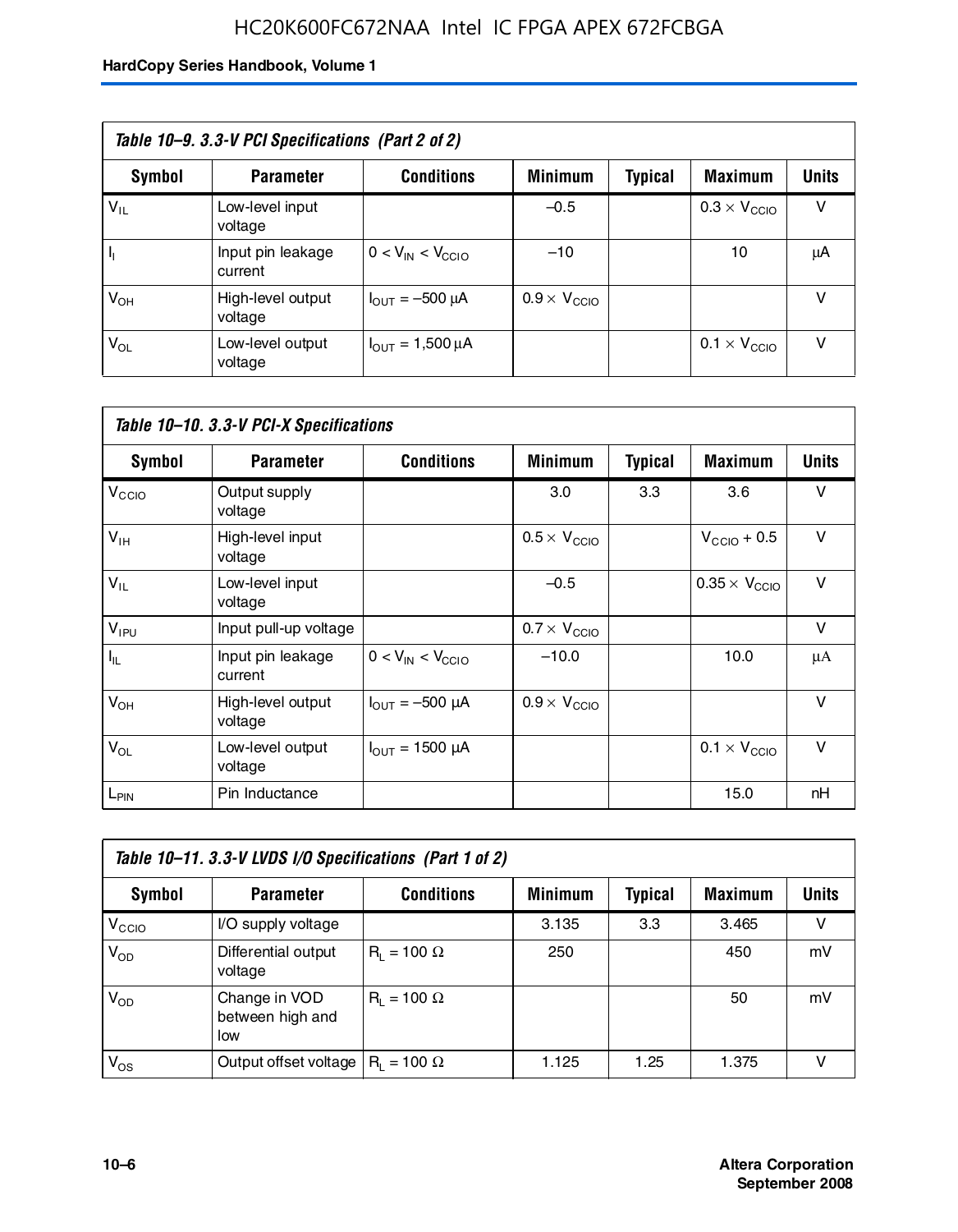#### **Recommended Operating Conditions**

| Table 10–11. 3.3-V LVDS I/O Specifications (Part 2 of 2) |                                                                              |                    |                |                |                |              |  |
|----------------------------------------------------------|------------------------------------------------------------------------------|--------------------|----------------|----------------|----------------|--------------|--|
| Symbol                                                   | <b>Parameter</b>                                                             | <b>Conditions</b>  | <b>Minimum</b> | <b>Typical</b> | <b>Maximum</b> | <b>Units</b> |  |
| $V_{OS}$                                                 | Change in VOS<br>between high and<br>low                                     | $R_1 = 100 \Omega$ |                |                | 50             | mV           |  |
| V <sub>TH</sub>                                          | Differential input<br>threshold                                              | $V_{CM} = 1.2 V$   | $-100$         |                | 100            | mV           |  |
| $V_{IN}$                                                 | Receiver input<br>voltage range                                              |                    | 0.0            |                | 2.4            | $\vee$       |  |
| $R_{\perp}$                                              | Receiver differential<br>input resistor<br>(external to<br>APEX 20K devices) |                    | 90             | 100            | 110            | Ω            |  |

| Table 10-12. GTL+ I/O Specifications |                             |                          |                 |                |                 |              |  |
|--------------------------------------|-----------------------------|--------------------------|-----------------|----------------|-----------------|--------------|--|
| <b>Symbol</b>                        | <b>Parameter</b>            | <b>Conditions</b>        | <b>Minimum</b>  | <b>Typical</b> | <b>Maximum</b>  | <b>Units</b> |  |
| $V_{TT}$                             | Termination voltage         |                          | 1.35            | 1.5            | 1.65            | v            |  |
| $V_{REF}$                            | Reference voltage           |                          | 0.88            | 1.0            | 1.12            | $\vee$       |  |
| $V_{IH}$                             | High-level input<br>voltage |                          | $V_{REF}$ + 0.1 |                |                 | $\vee$       |  |
| $V_{IL}$                             | Low-level input<br>voltage  |                          |                 |                | $V_{BFF}$ – 0.1 | $\vee$       |  |
| $V_{OL}$                             | Low-level output<br>voltage | $I_{\Omega}$ = 36 mA (2) |                 |                | 0.65            | $\vee$       |  |

| Table 10–13. SSTL-2 Class I Specifications (Part 1 of 2) |                             |                   |                  |           |                         |              |  |
|----------------------------------------------------------|-----------------------------|-------------------|------------------|-----------|-------------------------|--------------|--|
| Symbol                                                   | <b>Parameter</b>            | <b>Conditions</b> | <b>Minimum</b>   | Typical   | <b>Maximum</b>          | <b>Units</b> |  |
| V <sub>CCIO</sub>                                        | I/O supply voltage          |                   | 2.375            | 2.5       | 2.625                   | v            |  |
| $V_{TT}$                                                 | Termination voltage         |                   | $V_{REF}$ – 0.04 | $V_{REF}$ | $V_{REF}$ + 0.04        | v            |  |
| $V_{REF}$                                                | Reference voltage           |                   | 1.15             | 1.25      | 1.35                    | v            |  |
| $V_{IH}$                                                 | High-level input<br>voltage |                   | $V_{REF}$ + 0.18 |           | $V_{\text{CCIO}} + 0.3$ | v            |  |
| $V_{\sf IL}$                                             | Low-level input<br>voltage  |                   | $-0.3$           |           | $V_{BFE}$ – 0.18        | v            |  |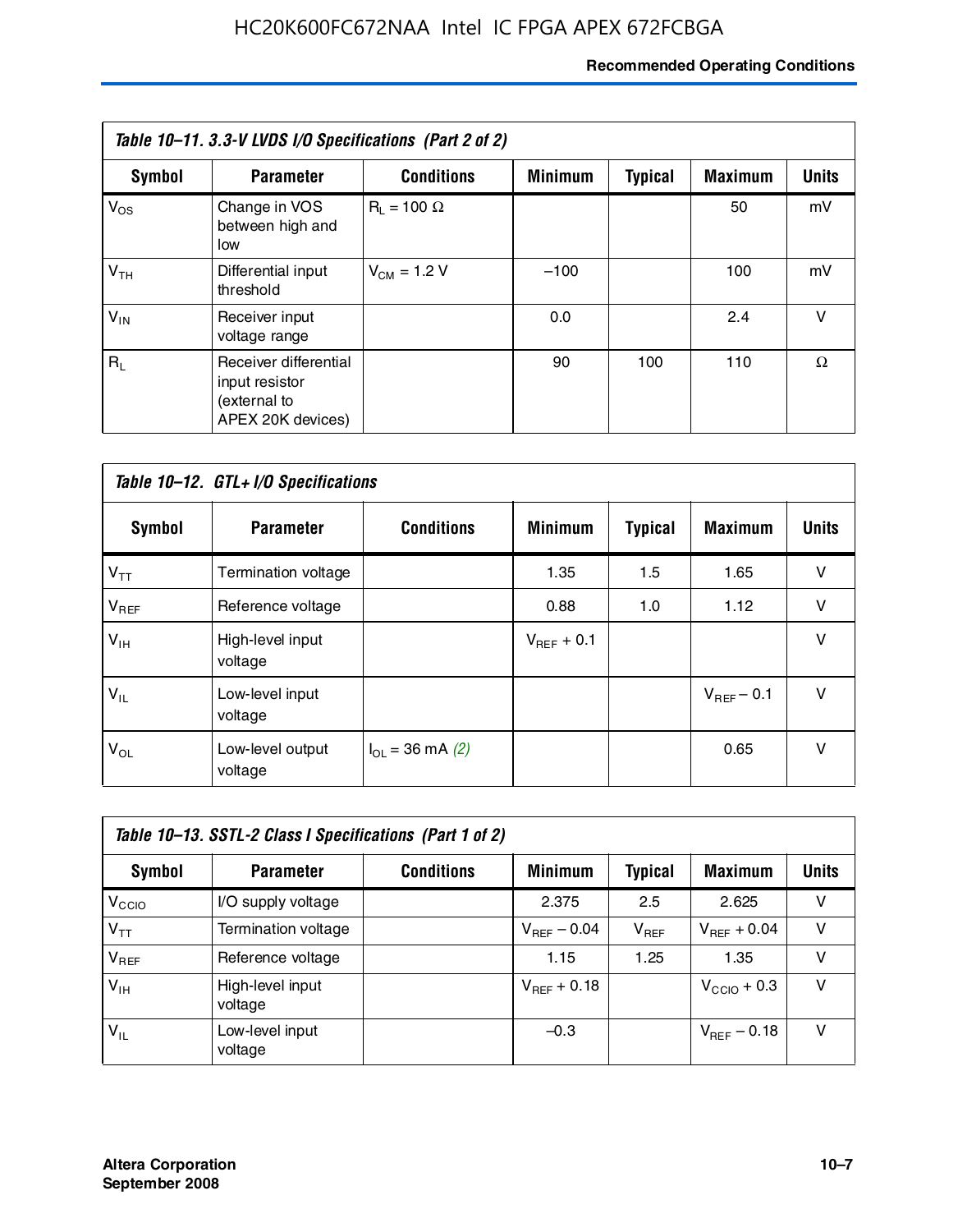### HC20K600FC672NAA Intel IC FPGA APEX 672FCBGA

| Table 10–13. SSTL-2 Class I Specifications (Part 2 of 2) |                              |                           |                 |                |                 |              |  |
|----------------------------------------------------------|------------------------------|---------------------------|-----------------|----------------|-----------------|--------------|--|
| Symbol                                                   | <b>Parameter</b>             | <b>Conditions</b>         | <b>Minimum</b>  | <b>Typical</b> | <b>Maximum</b>  | <b>Units</b> |  |
| $V_{OH}$                                                 | High-level output<br>voltage | $I_{OH} = -7.6$ mA (1)    | $V_{TT}$ + 0.57 |                |                 |              |  |
| $V_{OL}$                                                 | Low-level output<br>voltage  | $I_{\Omega}$ = 7.6 mA (2) |                 |                | $V_{TT}$ – 0.57 |              |  |

| Table 10–14. SSTL-2 Class II Specifications |                              |                            |                  |                |                  |              |  |
|---------------------------------------------|------------------------------|----------------------------|------------------|----------------|------------------|--------------|--|
| <b>Symbol</b>                               | <b>Parameter</b>             | <b>Conditions</b>          | <b>Minimum</b>   | <b>Typical</b> | <b>Maximum</b>   | <b>Units</b> |  |
| V <sub>CCIO</sub>                           | I/O supply voltage           |                            | 2.375            | 2.5            | 2.625            | v            |  |
| $V_{TT}$                                    | Termination voltage          |                            | $V_{BFF}$ – 0.04 | $V_{REF}$      | $V_{BFF}$ + 0.04 | v            |  |
| $V_{REF}$                                   | Reference voltage            |                            | 1.15             | 1.25           | 1.35             | v            |  |
| $V_{IH}$                                    | High-level input<br>voltage  |                            | $V_{BFF}$ + 0.18 |                | $V_{CCD}$ + 0.3  | v            |  |
| $V_{IL}$                                    | Low-level input<br>voltage   |                            | $-0.3$           |                | $V_{BFE} - 0.18$ | $\vee$       |  |
| $V_{OH}$                                    | High-level output<br>voltage | $I_{OH} = -15.2$ mA (1)    | $V_{TT} + 0.76$  |                |                  | v            |  |
| $V_{OL}$                                    | Low-level output<br>voltage  | $I_{\Omega}$ = 15.2 mA (2) |                  |                | $V_{TT} - 0.76$  | v            |  |

| Table 10–15. SSTL-3 Class I Specifications |                              |                         |                         |                |                         |              |  |
|--------------------------------------------|------------------------------|-------------------------|-------------------------|----------------|-------------------------|--------------|--|
| <b>Symbol</b>                              | <b>Parameter</b>             | <b>Conditions</b>       | <b>Minimum</b>          | <b>Typical</b> | <b>Maximum</b>          | <b>Units</b> |  |
| V <sub>CCIO</sub>                          | I/O supply voltage           |                         | 3.0                     | 3.3            | 3.6                     | v            |  |
| $V_{TT}$                                   | Termination voltage          |                         | $V_{\text{BFE}} - 0.05$ | $V_{REF}$      | $V_{BFF}$ + 0.05        | v            |  |
| $V_{REF}$                                  | Reference voltage            |                         | 1.3                     | 1.5            | 1.7                     | v            |  |
| $V_{\text{IH}}$                            | High-level input<br>voltage  |                         | $V_{BFE}$ + 0.2         |                | $V_{\text{CCIO}} + 0.3$ | v            |  |
| $V_{IL}$                                   | Low-level input<br>voltage   |                         | $-0.3$                  |                | $V_{BFF}$ – 0.2         | v            |  |
| $V_{OH}$                                   | High-level output<br>voltage | $I_{OH} = -8$ mA (1)    | $V_{TT} + 0.6$          |                |                         | $\vee$       |  |
| $V_{OL}$                                   | Low-level output<br>voltage  | $I_{\Omega}$ = 8 mA (2) |                         |                | $V_{TT} - 0.6$          | v            |  |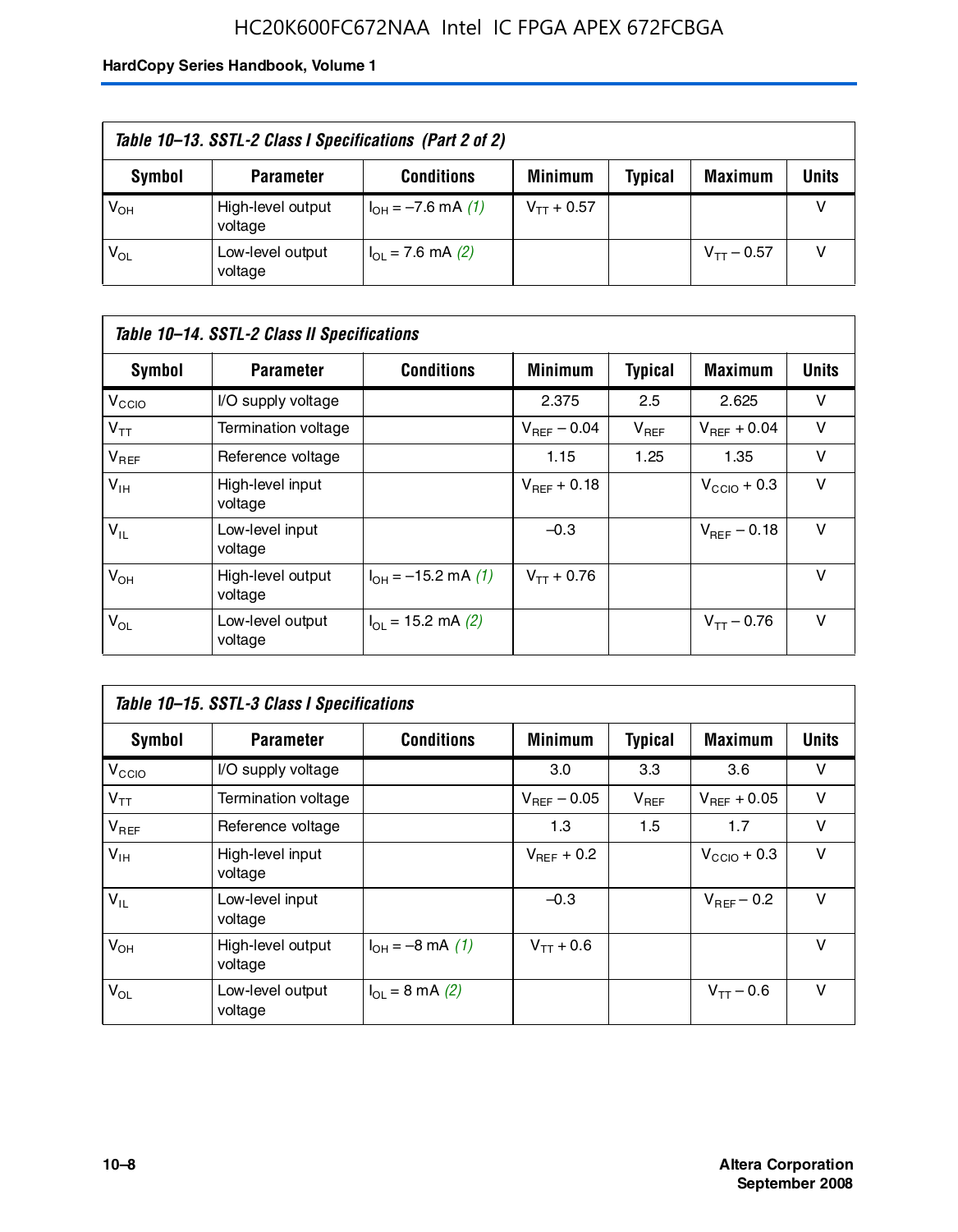#### **Recommended Operating Conditions**

| Table 10–16. SSTL-3 Class II Specifications |                              |                          |                         |                |                  |              |  |
|---------------------------------------------|------------------------------|--------------------------|-------------------------|----------------|------------------|--------------|--|
| Symbol                                      | <b>Parameter</b>             | <b>Conditions</b>        | <b>Minimum</b>          | <b>Typical</b> | <b>Maximum</b>   | <b>Units</b> |  |
| V <sub>CCIO</sub>                           | I/O supply voltage           |                          | 3.0                     | 3.3            | 3.6              | v            |  |
| $V_{TT}$                                    | Termination voltage          |                          | $V_{\text{BFE}} - 0.05$ | $V_{REF}$      | $V_{BFF}$ + 0.05 | v            |  |
| $V_{REF}$                                   | Reference voltage            |                          | 1.3                     | 1.5            | 1.7              | v            |  |
| $V_{IH}$                                    | High-level input<br>voltage  |                          | $V_{BFF}$ + 0.2         |                | $V_{CCD}$ + 0.3  | v            |  |
| $V_{IL}$                                    | Low-level input<br>voltage   |                          | $-0.3$                  |                | $V_{BFF}$ – 0.2  | $\vee$       |  |
| $V_{OH}$                                    | High-level output<br>voltage | $I_{OH} = -16$ mA (1)    | $V_{TT}$ + 0.8          |                |                  | v            |  |
| $V_{OL}$                                    | Low-level output<br>voltage  | $I_{\Omega}$ = 16 mA (2) |                         |                | $V_{TT} - 0.8$   | v            |  |

| Table 10-17. HSTL Class I I/O Specifications |                              |                             |                         |                |                  |              |  |
|----------------------------------------------|------------------------------|-----------------------------|-------------------------|----------------|------------------|--------------|--|
| Symbol                                       | <b>Parameter</b>             | <b>Conditions</b>           | <b>Minimum</b>          | <b>Typical</b> | <b>Maximum</b>   | <b>Units</b> |  |
| $V_{\rm CCIO}$                               | I/O supply voltage           |                             | 1.71                    | 1.8            | 1.89             | v            |  |
| $V_{TT}$                                     | Termination voltage          |                             | $V_{\text{BFF}}$ – 0.05 | $V_{REF}$      | $V_{BFF}$ + 0.05 | v            |  |
| $V_{REF}$                                    | Reference voltage            |                             | 0.68                    | 0.75           | 0.90             | $\vee$       |  |
| $V_{\text{IH}}$                              | High-level input<br>voltage  |                             | $V_{BFF}$ + 0.1         |                | $V_{CClO}$ + 0.3 | v            |  |
| $V_{IL}$                                     | Low-level input<br>voltage   |                             | $-0.3$                  |                | $V_{BFF}$ – 0.1  | $\vee$       |  |
| $V_{OH}$                                     | High-level output<br>voltage | $I_{OH} = -8$ mA (1)        | $V_{\text{CCIO}} - 0.4$ |                |                  | $\vee$       |  |
| $V_{OL}$                                     | Low-level output<br>voltage  | $I_{OL} = 8 \text{ mA} (2)$ |                         |                | 0.4              | $\vee$       |  |

| Table 10-18. LVPECL Specifications (Part 1 of 2) |                                 |                |                |                |              |  |  |
|--------------------------------------------------|---------------------------------|----------------|----------------|----------------|--------------|--|--|
| Symbol                                           | <b>Parameter</b>                | <b>Minimum</b> | <b>Typical</b> | <b>Maximum</b> | <b>Units</b> |  |  |
| V <sub>CIO</sub>                                 | <b>Output Supply</b><br>Voltage | 3.135          | 3.3            | 3.465          | v            |  |  |
| $V_{IH}$                                         | Low-level input<br>voltage      | 1,300          |                | 1,700          | mV           |  |  |
| $V_{IL}$                                         | High-level input<br>voltage     | 2.100          |                | 2,600          | mV           |  |  |
| $V_{OH}$                                         | Low-level output<br>voltage     | 1,450          |                | 1,650          | mV           |  |  |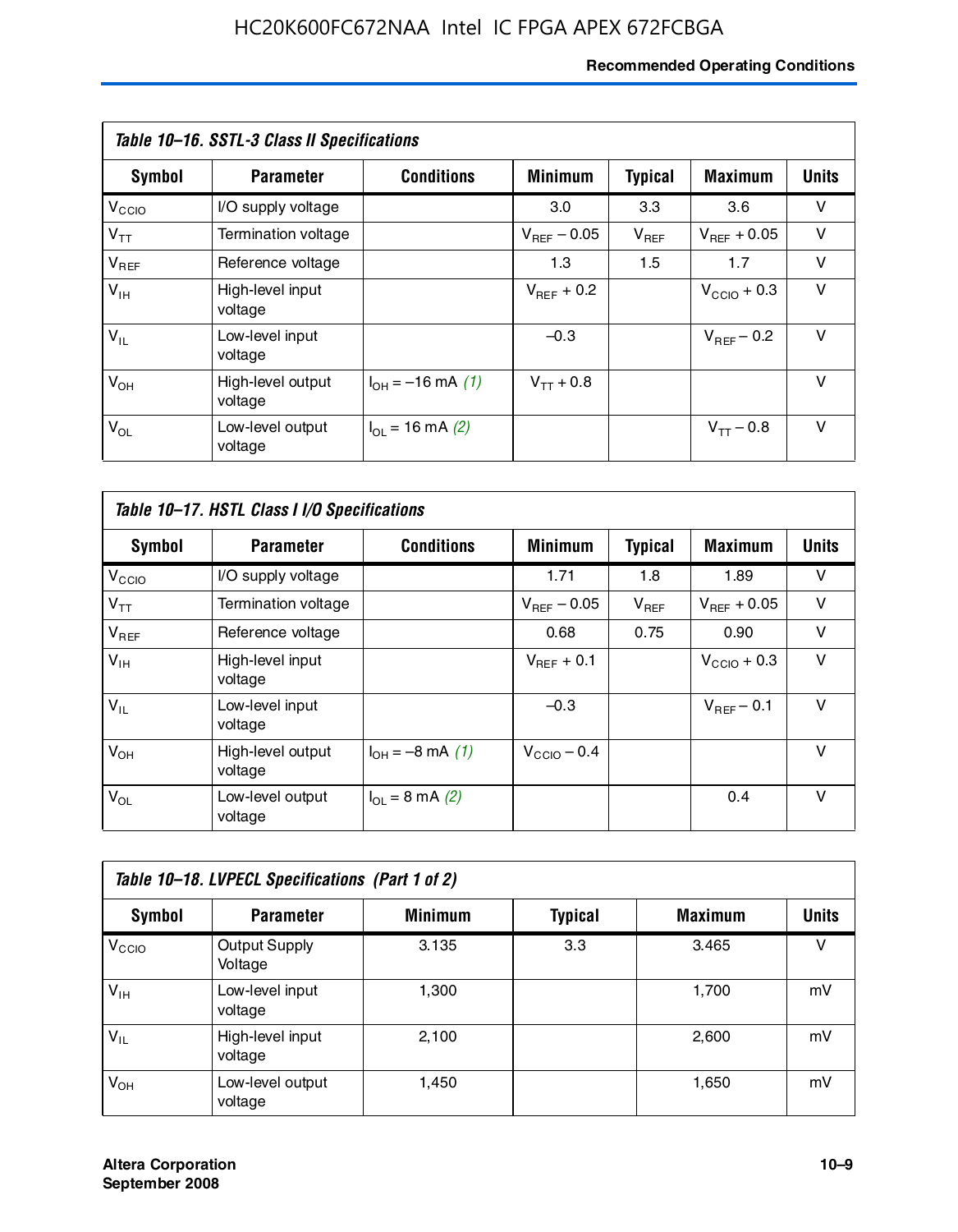| Table 10-18. LVPECL Specifications (Part 2 of 2) |                                         |                |                |                |              |  |  |
|--------------------------------------------------|-----------------------------------------|----------------|----------------|----------------|--------------|--|--|
| Symbol                                           | <b>Parameter</b>                        | <b>Minimum</b> | <b>Typical</b> | <b>Maximum</b> | <b>Units</b> |  |  |
| $V_{OL}$                                         | High-level output<br>voltage            | 2,275          |                | 2,420          | mV           |  |  |
| $V_{ID}$                                         | Input voltage<br>differential           | 400            | 600            | 950            | mV           |  |  |
| $V_{OD}$                                         | Output voltage<br>differential          | 625            | 800            | 950            | mV           |  |  |
| $t_r$ , $t_f$                                    | Rise and fall time<br>(20 to 80%)       | 85             |                | 325            | ps           |  |  |
| t <sub>DSKEW</sub>                               | Differential skew                       |                |                | 25             | ps           |  |  |
| $t_{\rm O}$                                      | Output load                             |                | 150            |                | Ω            |  |  |
| $R_{\rm L}$                                      | Receiver differential<br>input resistor |                | 100            |                | Ω            |  |  |

| Table 10–19. 3.3-V AGP I/O Specifications |                              |                               |                               |                |                               |              |  |
|-------------------------------------------|------------------------------|-------------------------------|-------------------------------|----------------|-------------------------------|--------------|--|
| Symbol                                    | <b>Parameter</b>             | <b>Conditions</b>             | <b>Minimum</b>                | <b>Typical</b> | <b>Maximum</b>                | <b>Units</b> |  |
| V <sub>CCIO</sub>                         | I/O supply voltage           |                               | 3.15                          | 3.3            | 3.45                          | v            |  |
| $V_{REF}$                                 | Reference voltage            |                               | $0.39 \times V_{\text{CCIO}}$ |                | $0.41 \times V_{\text{CCIO}}$ | v            |  |
| $V_{\text{IH}}$                           | High-level input<br>voltage  |                               | $0.5 \times V_{\text{CCIO}}$  |                | $V_{CCD}$ + 0.5               | v            |  |
| $V_{IL}$                                  | Low-level input<br>voltage   |                               |                               |                | $0.3 \times V_{\text{CCIO}}$  | v            |  |
| $V_{OH}$                                  | High-level output<br>voltage | $I_{\text{OUT}} = -500 \mu A$ | $0.9 \times V_{\text{CCIO}}$  |                | 3.6                           | $\vee$       |  |
| $V_{OL}$                                  | Low-level output<br>voltage  | $I_{\text{OUT}} = 1500 \mu A$ |                               |                | $0.1 \times V_{\text{CCIO}}$  | v            |  |
| $I_1$                                     | Input pin leakage<br>current | $0 < V_{IN} < V_{CCIO}$       | $-10$                         |                | 10                            | μA           |  |

| Table 10–20. CTT I/O Specifications (Part 1 of 2) |                                      |                   |                 |                |                |       |  |
|---------------------------------------------------|--------------------------------------|-------------------|-----------------|----------------|----------------|-------|--|
| <b>Symbol</b>                                     | <b>Parameter</b>                     | <b>Conditions</b> | <b>Minimum</b>  | <b>Typical</b> | <b>Maximum</b> | Units |  |
| V <sub>CIO</sub>                                  | I/O supply voltage                   |                   | 3.0             | 3.3            | 3.6            |       |  |
| $V_{TT}/V_{REF}$ (3)                              | Termination and<br>reference voltage |                   | 1.35            | 1.5            | 1.65           |       |  |
| $V_{IH}$                                          | High-level input<br>voltage          |                   | $V_{BFF}$ + 0.2 |                |                |       |  |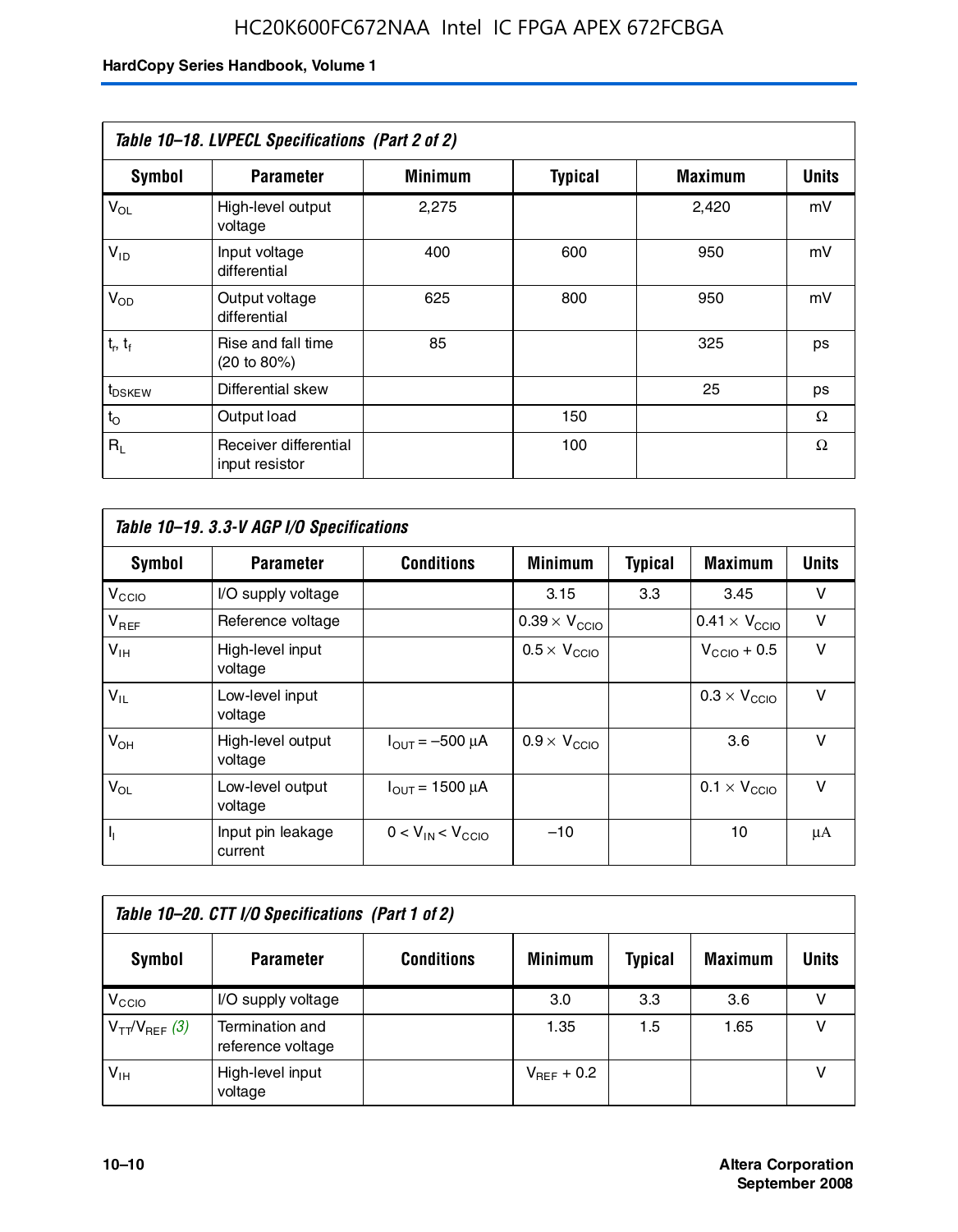#### **Recommended Operating Conditions**

| Table 10–20. CTT I/O Specifications (Part 2 of 2) |                                                      |                                             |                 |                |                 |              |  |
|---------------------------------------------------|------------------------------------------------------|---------------------------------------------|-----------------|----------------|-----------------|--------------|--|
| Symbol                                            | <b>Parameter</b>                                     | <b>Conditions</b>                           | <b>Minimum</b>  | <b>Typical</b> | <b>Maximum</b>  | <b>Units</b> |  |
| $V_{IL}$                                          | Low-level input<br>voltage                           |                                             |                 |                | $V_{BFF}$ – 0.2 | v            |  |
| H,                                                | Input pin leakage<br>current                         | $0 < V_{IN} < V_{CCIO}$                     | $-10$           |                | 10              | μA           |  |
| $V_{OH}$                                          | High-level output<br>voltage                         | $I_{OH} = -8$ mA (1)                        | $V_{BFF}$ + 0.4 |                |                 | $\vee$       |  |
| $V_{OL}$                                          | Low-level output<br>voltage                          | $I_{\Omega}$ = 8 mA (2)                     |                 |                | $V_{BFF}$ – 0.4 | $\vee$       |  |
| $I_{\odot}$                                       | Output leakage<br>current (when output<br>is high Z) | $GND \trianglelefteq V_{OUT} \leq V_{CCIO}$ | $-10$           |                | 10              | μA           |  |

*Notes to Tables 10–5 through 10–20:*

(1) The  $I_{OH}$  parameter refers to high-level output current.

(2) The  $I_{OL}$  parameter refers to low-level output current. This parameter applies to open-drain pins as well as output pins.

(3)  $V_{REF}$  specifies center point of switching range.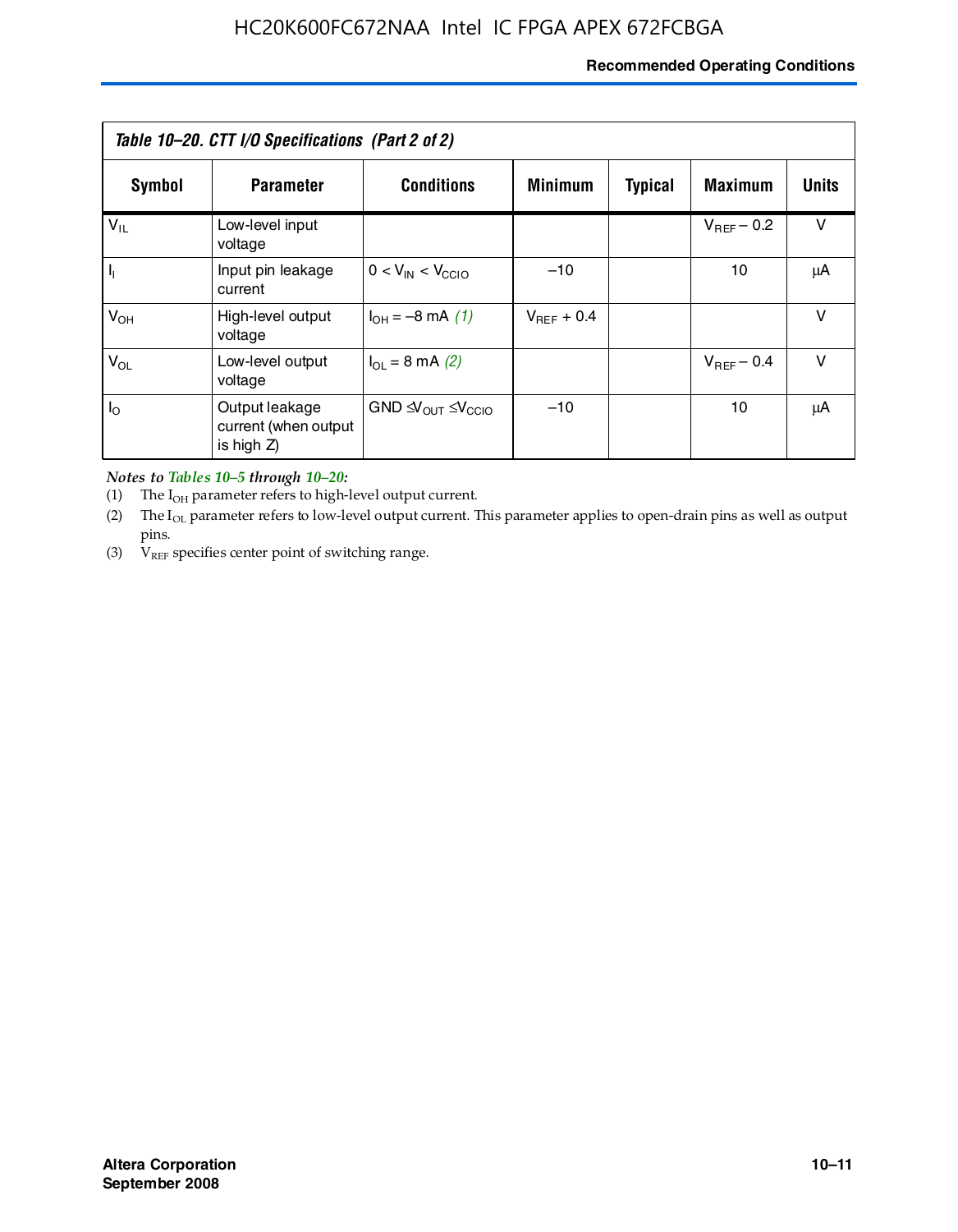Figure 10–1 shows the output drive characteristics of HardCopy APEX devices.



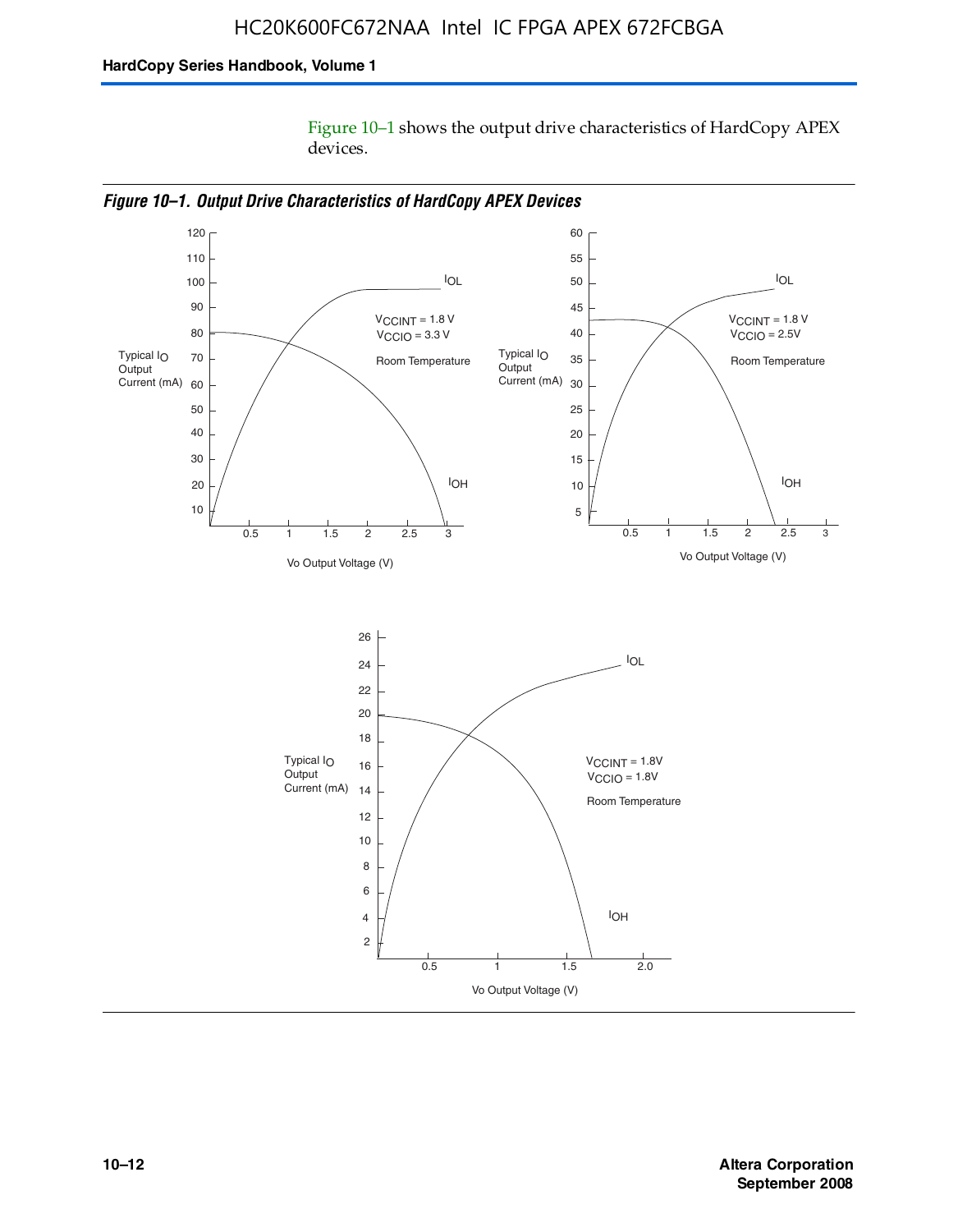Figure 10–2 shows the timing model for bidirectional I/O pin timing.

*Figure 10–2. Synchronous Bidirectional Pin External Timing*



Tables 10–21 and 10–22 describe HardCopy APEX device external timing parameters.

| <b>Table 10–21. HardCopy APEX Device External Timing Parameters</b> Note (1) |                                                                |                   |  |  |  |  |
|------------------------------------------------------------------------------|----------------------------------------------------------------|-------------------|--|--|--|--|
| Symbol                                                                       | <b>Clock Parameter</b>                                         | <b>Conditions</b> |  |  |  |  |
| t <sub>insu</sub>                                                            | Setup time with global clock at IOE register                   |                   |  |  |  |  |
| t <sub>інн</sub>                                                             | Hold time with global clock at IOE register                    |                   |  |  |  |  |
| ι <sub>ουτςο</sub>                                                           | Clock-to-output delay with global clock at IOE output register | $C1 = 35 pF$      |  |  |  |  |
| <b>t</b> INSUPLL                                                             | Setup time with PLL clock at IOE input register                |                   |  |  |  |  |
| t <sub>INHPLL</sub>                                                          | Hold time with PLL clock at IOE input register                 |                   |  |  |  |  |
| <b>LOUTCOPLL</b>                                                             | Clock-to-output delay with PLL clock at IOE output register    | $C1 = 35 pF$      |  |  |  |  |

| Table 10–22. HardCopy APEX Device External Bidirectional Timing Parameters (Part 1 of 2) Note (1) |                                                                                       |              |  |  |  |  |
|---------------------------------------------------------------------------------------------------|---------------------------------------------------------------------------------------|--------------|--|--|--|--|
| Symbol                                                                                            | <b>Condition</b>                                                                      |              |  |  |  |  |
| <b><i>L</i>INSUBIDIR</b>                                                                          | Setup time for bidirectional pins with global clock at LAB-adjacent input<br>register |              |  |  |  |  |
| <b>TINHBIDIR</b>                                                                                  | Hold time for bidirectional pins with global clock at LAB-adjacent input<br>register  |              |  |  |  |  |
| <b>LOUTCOBIDIR</b>                                                                                | Clock-to-output delay for bidirectional pins with global clock at IOE<br>register     | $C1 = 35 pF$ |  |  |  |  |
| <b>T</b> xzbidir                                                                                  | Synchronous output enable register to output buffer disable delay                     | $C1 = 35 pF$ |  |  |  |  |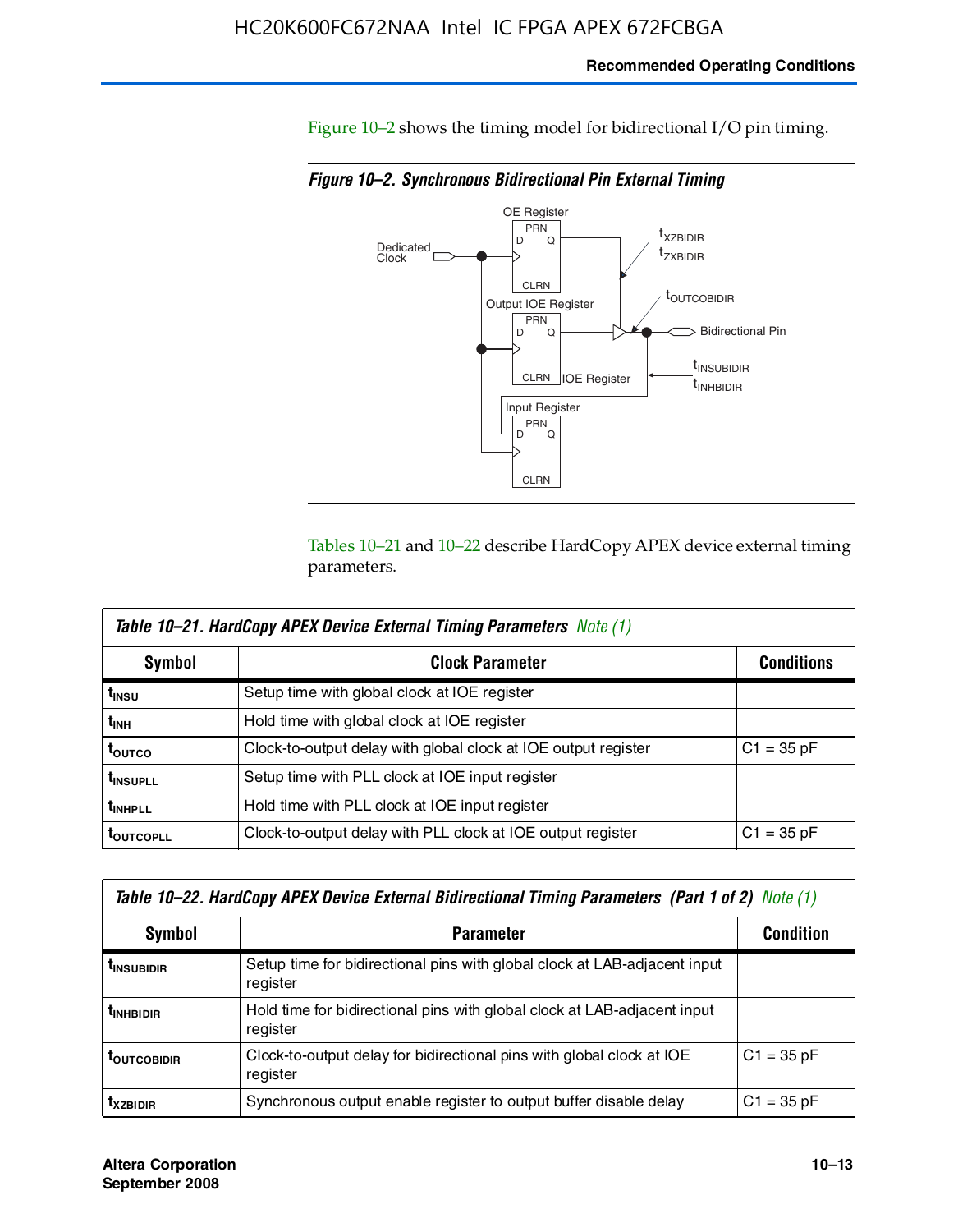| Table 10–22. HardCopy APEX Device External Bidirectional Timing Parameters (Part 2 of 2) Note (1) |                                                                                    |                  |  |  |  |
|---------------------------------------------------------------------------------------------------|------------------------------------------------------------------------------------|------------------|--|--|--|
| Symbol                                                                                            | <b>Parameter</b>                                                                   | <b>Condition</b> |  |  |  |
| t <sub>zxbidir</sub>                                                                              | Synchronous output enable register to output buffer enable delay                   | $C1 = 35 pF$     |  |  |  |
| <b>t</b> insubidirpll                                                                             | Setup time for bidirectional pins with PLL clock at LAB-adiacent input<br>register |                  |  |  |  |
| <b><i>LINHBIDIRPLL</i></b>                                                                        | Hold time for bidirectional pins with PLL clock at LAB-adjacent input<br>register  |                  |  |  |  |
| <b>TOUTCOBIDIRPLL</b>                                                                             | Clock-to-output delay for bidirectional pins with PLL clock at IOE register        | $C1 = 35 pF$     |  |  |  |
| <b>TXZBIDIRPLL</b>                                                                                | Synchronous output enable register to output buffer disable delay with<br>PLL      | $C1 = 35 pF$     |  |  |  |
| <i>t</i> zxbidirpll                                                                               | Synchronous output enable register to output buffer enable delay with<br>PLI.      | $C1 = 35 pF$     |  |  |  |

*Note to Tables 10–21 and 10–22:*

(1) These timing parameters are sample-tested only.

Tables 10–23 and 10–24 show the external timing parameters for HC20K1500 devices.

| Table 10-23. HC20K1500 External Timing Parameters<br>Note (1) |     |     |      |
|---------------------------------------------------------------|-----|-----|------|
| <b>Symbol</b>                                                 | Min | Max | Unit |
| t <sub>INSU</sub>                                             | 2.0 |     | ns   |
| $t_{\sf INH}$                                                 | 0.0 |     | ns   |
| t <sub>outco</sub>                                            | 2.0 | 5.0 | ns   |
| t <sub>INSUPLL</sub>                                          | 3.3 |     | ns   |
| t <sub>INHPLL</sub>                                           | 0.0 |     | ns   |
| <b>toutcopll</b>                                              | 0.5 | 2.1 | ns   |

| Table 10-24. HC20K1500 External Bidirectional Timing Parameters<br>(Part 1 of 2) Note $(1)$ |     |     |      |
|---------------------------------------------------------------------------------------------|-----|-----|------|
| Symbol                                                                                      | Min | Max | Unit |
| t <sub>insubidir</sub>                                                                      | 1.9 |     | ns   |
| t <sub>in HBIDIR</sub>                                                                      | 0.0 |     | ns   |
| <b>TOUTCOBIDIR</b>                                                                          | 2.0 | 5.0 | ns   |

**tXZBIDIR** 7.1 ns **t<sub>zxbidir</sub>** https://www.flood.com/distance/community/community/community/community/community/community/community/ t<sub>INSUBIDIRPLL</sub> 3.9 and 3.9 ns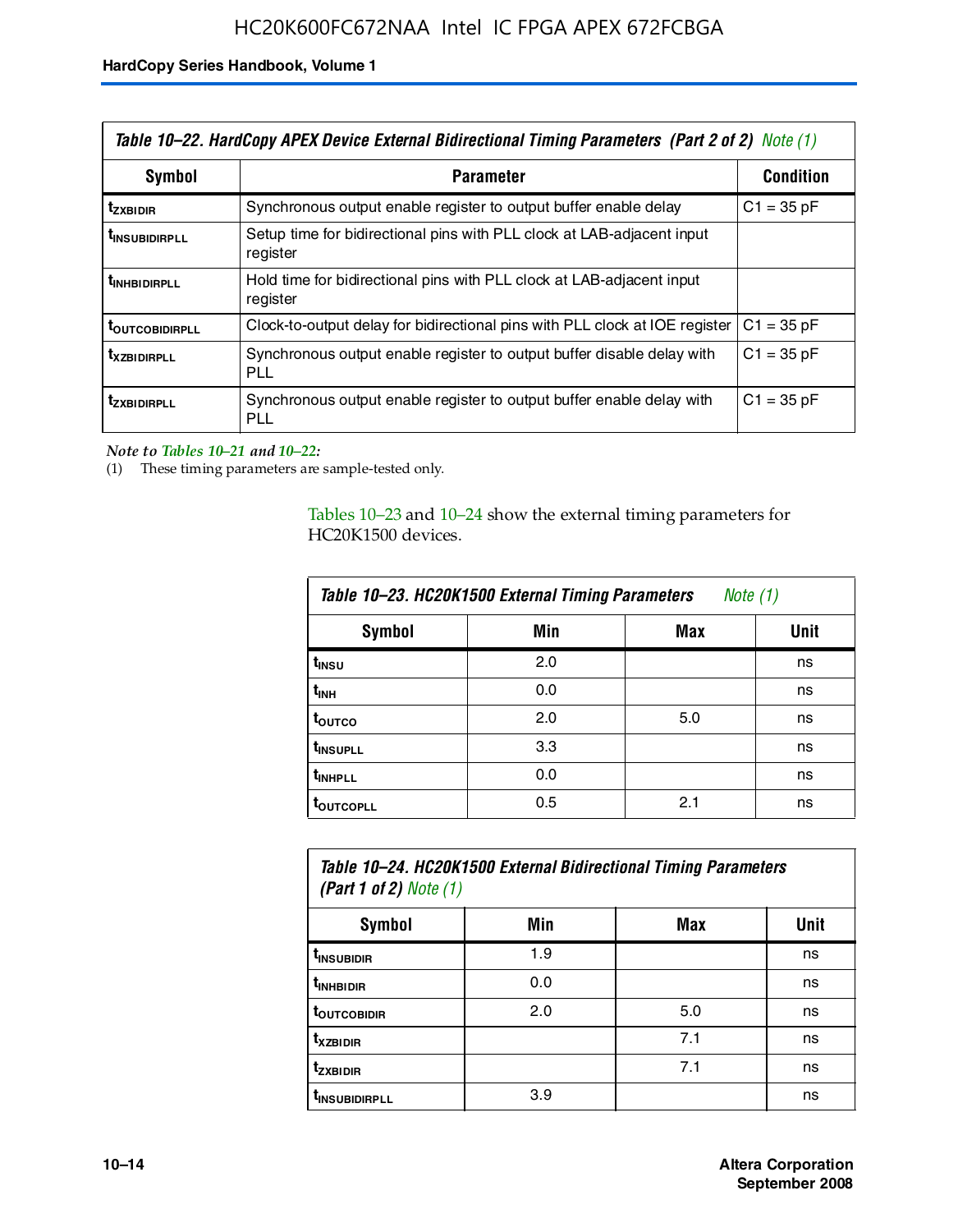| Table 10–24. HC20K1500 External Bidirectional Timing Parameters<br>(Part 2 of 2) Note $(1)$ |     |     |      |
|---------------------------------------------------------------------------------------------|-----|-----|------|
| Symbol                                                                                      | Min | Max | Unit |
| <b><i>UNHBIDIRPLL</i></b>                                                                   | 0.0 |     | ns   |
| <b><i>LOUTCOBIDIRPLL</i></b>                                                                | 0.5 | 2.1 | ns   |
| <b>T</b> XZBIDIRPLL                                                                         |     | 4.2 | ns   |
| Izxridirpi i                                                                                |     | 4.2 | ns   |

*Note to Tables 10–23 and 10–24:*

(1) Timing information is preliminary. Final timing information will be available in a future version of this data sheet.

**Document Revision History**

Table 10–25 shows the revision history for this chapter.

| Table 10–25. Document Revision History     |                                                                                     |                           |
|--------------------------------------------|-------------------------------------------------------------------------------------|---------------------------|
| <b>Date and Document</b><br><b>Version</b> | <b>Changes Made</b>                                                                 | <b>Summary of Changes</b> |
| September 2008,<br>v2.3                    | Updated chapter number and metadata.                                                |                           |
| June 2007, v2.2                            | Minor text edits.                                                                   |                           |
| December 2006<br>v2.1                      | Updated revision history.                                                           |                           |
| March 2006                                 | Formerly chapter 12; no content change.                                             |                           |
| January 2005<br>v2.0                       | Update device names and other minor textual changes.                                |                           |
| June 2003<br>v1.0                          | Initial release of <i>Operating Conditions</i> , in the HardCopy<br>Device Handbook |                           |